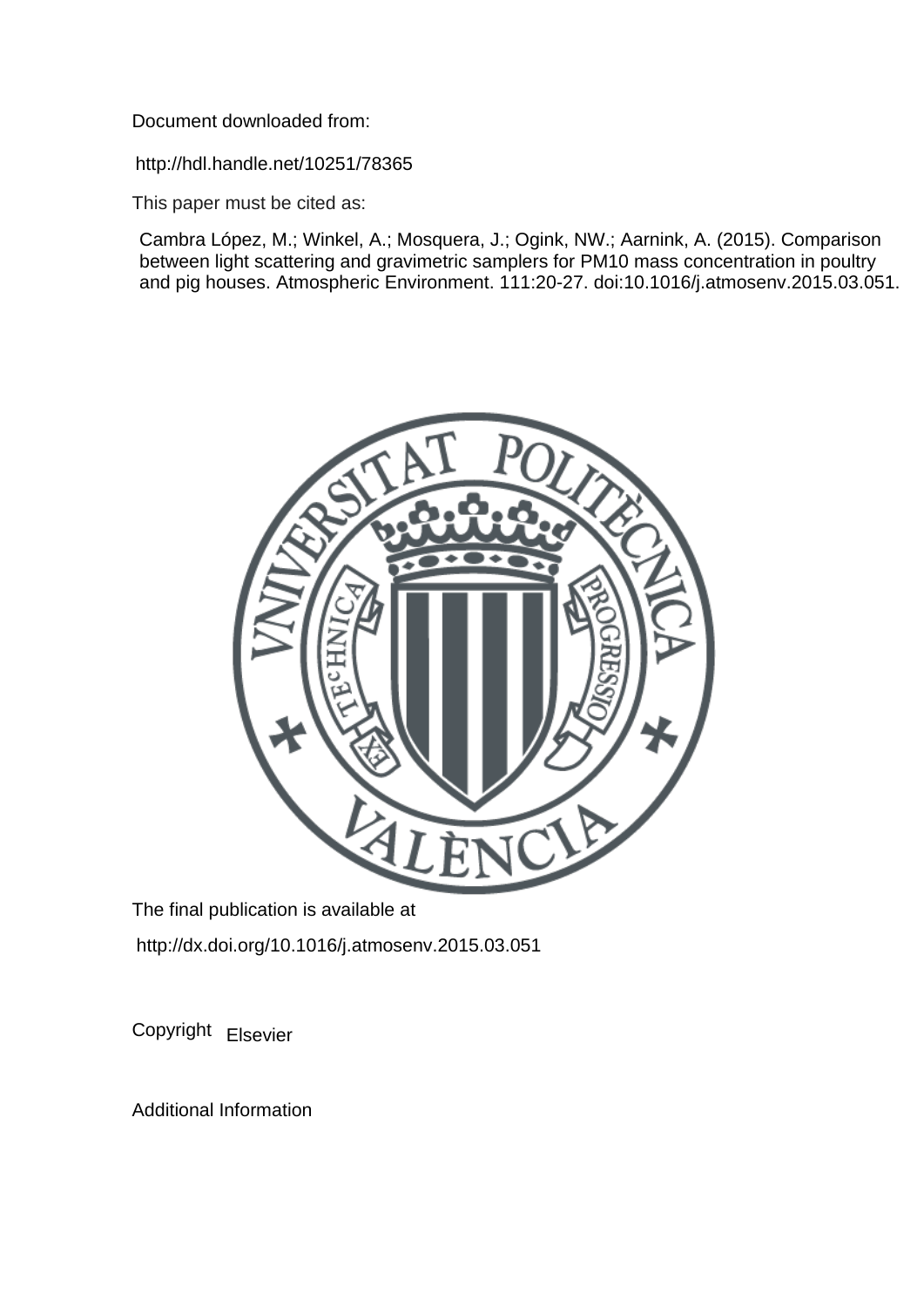#### **Comparison between light scattering and gravimetric samplers for PM10 mass**

#### **concentration in poultry and pig houses**

3 María Cambra-López<sup>a,b\*</sup>, Albert Winkel<sup>b</sup>, Julio Mosquera<sup>b</sup>, Nico W.M. Ogink<sup>b</sup>, André J.A.

Aarnink<sup>b</sup>

5 <sup>a</sup>Institute of Animal Science and Technology, Universitat Politècnica de València, Camino de

Vera s/n, 46022, Valencia, Spain. Email: [macamlo@upvnet.upv.es](mailto:macamlo@upvnet.upv.es)

 <sup>b</sup>Wageningen UR Livestock Research, P.O. Box 135, 6700 AC, Wageningen, the Netherlands

\*Corresponding author: María Cambra-López, Institute of Animal Science and Technology,

Universitat Politècnica de València, Camino de Vera s/n, 46022, Valencia, Spain. Phone:

0034-96 387 98 85, Fax: 0034-96 387 74 39, Email: [macamlo@upvnet.upv.es](mailto:macamlo@upvnet.upv.es)

#### **Abstract**

 The objective of this study was to compare co-located real-time light scattering devices and equivalent gravimetric samplers in poultry and pig houses for PM10 mass concentration, and to develop animal-specific calibration factors for light scattering samplers. These results will contribute to evaluate the comparability of different sampling instruments for PM10 concentrations. Paired DustTrak light scattering device (DustTrak aerosol monitor, TSI, U.S.) and PM10 gravimetric cyclone sampler were used for measuring PM10 mass concentrations during 24 h periods (from noon to noon) inside animal houses. Sampling was conducted in 32 animal houses in the Netherlands, including broilers, broiler breeders, layers in floor and in aviary system, turkeys, piglets, growing-finishing pigs in traditional and low emission housing with dry and liquid feed, and sows in individual and group housing. A total of 119 pairs of 24 h measurements (55 for poultry and 64 for pigs) were recorded and analyzed using linear regression analysis. Deviations between samplers were calculated and dicussed. In 24 poultry, cyclone sampler and DustTrak data fitted well to a linear regression, with a 25 regression coefficient equal to 0.41, an intercept of 0.16 mg  $m^{-3}$  and a correlation coefficient of 0.91 (excluding turkeys). In pigs, we found a regression coefficient equal to 0.61, an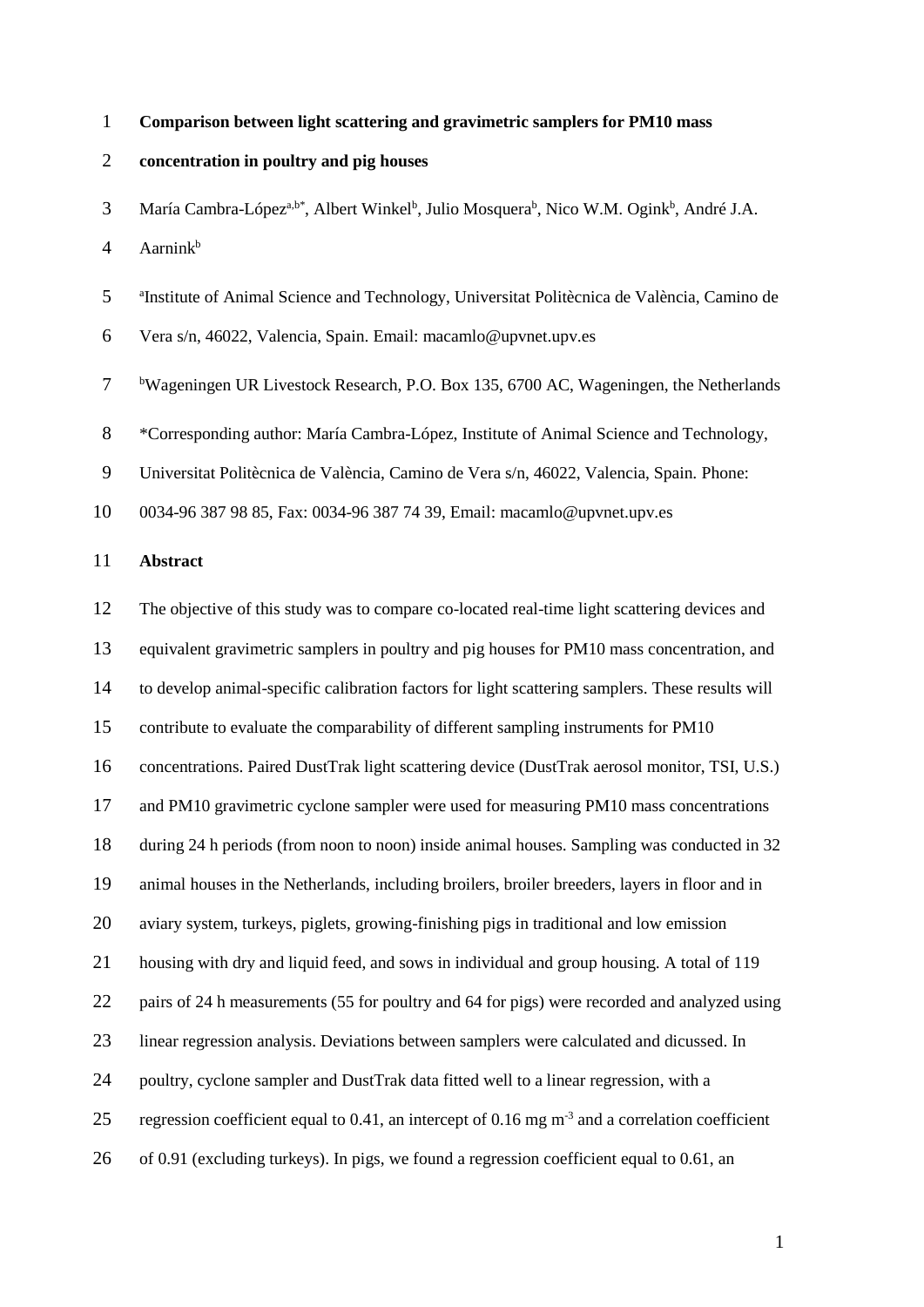| 27 | intercept of 0.05 mg $m-3$ and a correlation coefficient of 0.84. Measured PM10 concentrations |
|----|------------------------------------------------------------------------------------------------|
| 28 | using DustTraks were clearly underestimated (approx. by a factor 2) in both poultry and pig    |
| 29 | housing systems compared with cyclone pre-separators. Absolute, relative, and random           |
| 30 | deviations increased with concentration. DustTrak light scattering devices should be self-     |
| 31 | calibrated to investigate PM10 mass concentrations accurately in animal houses. We             |
| 32 | recommend linear regression equations as animal-specific calibration factors for DustTraks     |
| 33 | instead of manufacturer calibration factors, especially in heavily dusty environments such as  |
| 34 | animal houses.                                                                                 |
|    |                                                                                                |

Keywords. Calibration factor, dust measurement, DustTrak, gravimetry, livestock housing.

# **1. Introduction**

 Appropriate samplers that can provide accurate and comparable particulate matter (PM) mass concentrations are required to ensure compliance with environmental air quality regulations regarding PM emissions from animal houses, and to assess human and animal exposure to PM. Therefore, airborne PM samplers should be able to obtain a representative sample from the original environment at the time of measurement that is consistent with the 'true' PM concentration and comparable between devices when tested simultaneously. This still continues to be a challenge in certain environments where the PM under study and the environmental conditions differ from those for which samplers were designed for, especially for sampling devices different from gravimetric. In fact, PM characteristics in animal houses differ from other types of PM because concentrations are generally 10 to 100 times higher than in other indoor environments (Zhang, 2004). Concentrations also show different count and mass size distributions compared with ambient air (Lai *et al.*, 2014). In animal house environments, PM comprises heterogeneous particles of different nature, shape,

size, density, and chemical composition (Cambra-López *et al.*, 2011b). Cambra-López *et al.*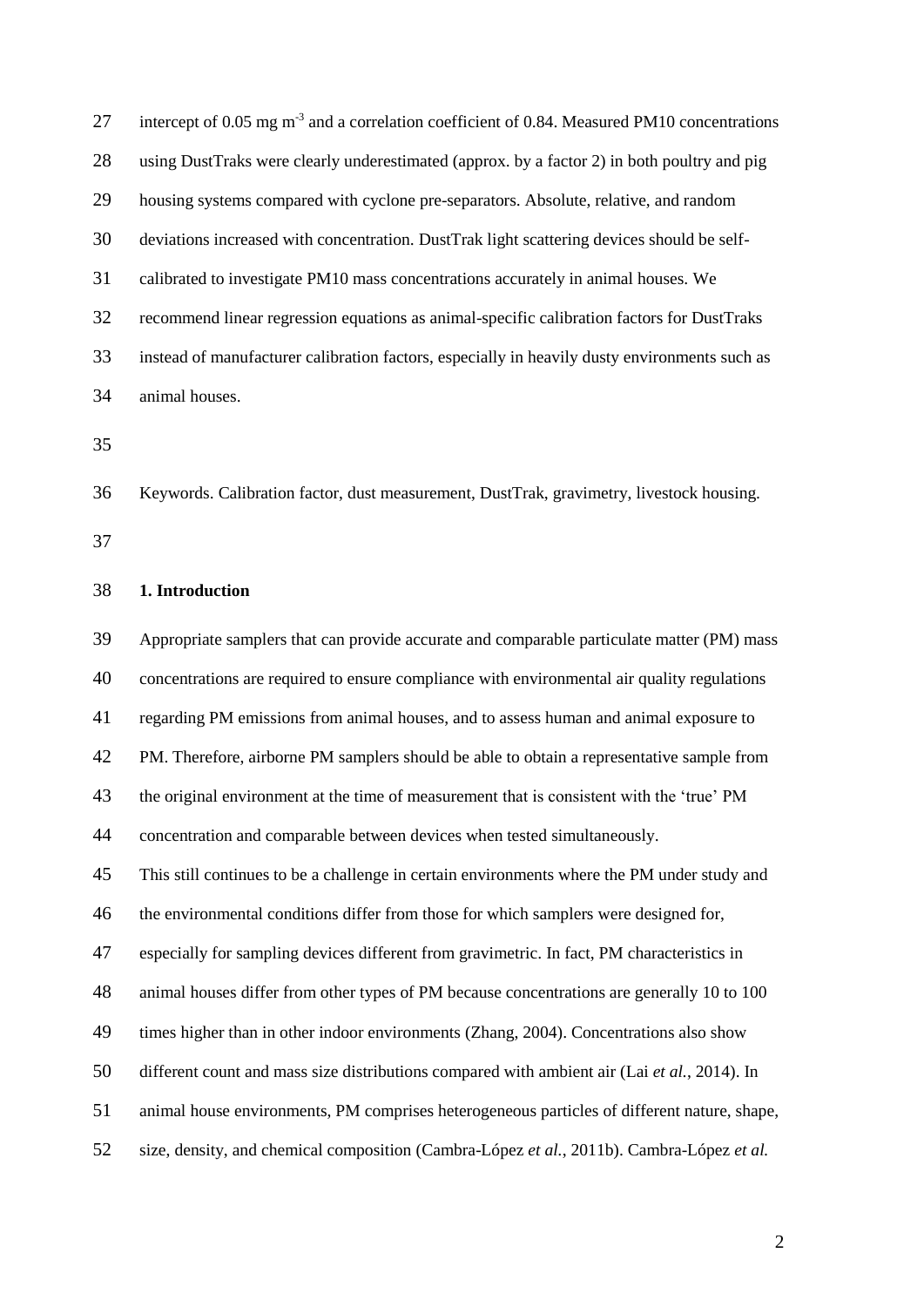(2011a) reported most particle numbers and mass in pig houses originate from manure, skin, and feed; and in poultry from manure and feathers. A minor part of the particles came from outside (ranging from 0 to 44%, both in numbers and in mass). Lai *et al.* (2014) showed remarkable differences in size of airborne PM among poultry, pig, cattle, and mink housing systems. Moreover, measurement conditions like environmental indoor temperature and relative humidity in animal houses are markedly high compared with outside. Because animal houses' environment and PM characteristics differ considerably from ambient air, research has been conducted to find alternative samplers to the reference samplers for ambient air, to be used in animal houses. Reference samplers include gravimetric measurements prescribed in the United States federal reference method or in the European Union (EU) reference sampler for ambient air. Zhao *et al.* (2009) developed and validated specific gravimetric samplers for PM10 and PM2.5 which do not show overloading problems during time-averaged 24 h sampling periods in heavily PM loaded animal houses. The PM10 and PM2.5 size fractions mainly consist of particles smaller than 10 and 2.5 µm in diameter, respectively. These specific samplers incorporated an inlet head with a cyclone pre-separator (besides the filter holder), which used centrifugal forces to separate large particles, instead of the greased impactor pre-separator specified in the EU reference sampler and described in CEN-EN 12341 (CEN, 1998) for PM10 and in CEN-EN 14907 (CEN, 2005) for PM2.5. The developed samplers by Zhao *et al.* (2009) proved to be equivalent with the EU reference PM10 and PM2.5 samplers for low PM concentrations  $(< 100 \,\mu g \,\text{m}^3)$  and for high PM10 concentrations when a correction factor was used. Their study also proved that the PM2.5 reference sampler became overloaded in the dusty environment of animal houses. Besides gravimetric samplers, real-time samplers, such as light scattering photometers are being widely used because they are suitable for monitoring changes in PM concentrations over a period of time where time-averaged measurements assessed gravimetrically are insufficient. Light scattering photometers measure mass concentration of particles in an air stream as a function of the light scattered by the sampled PM. The relationship between this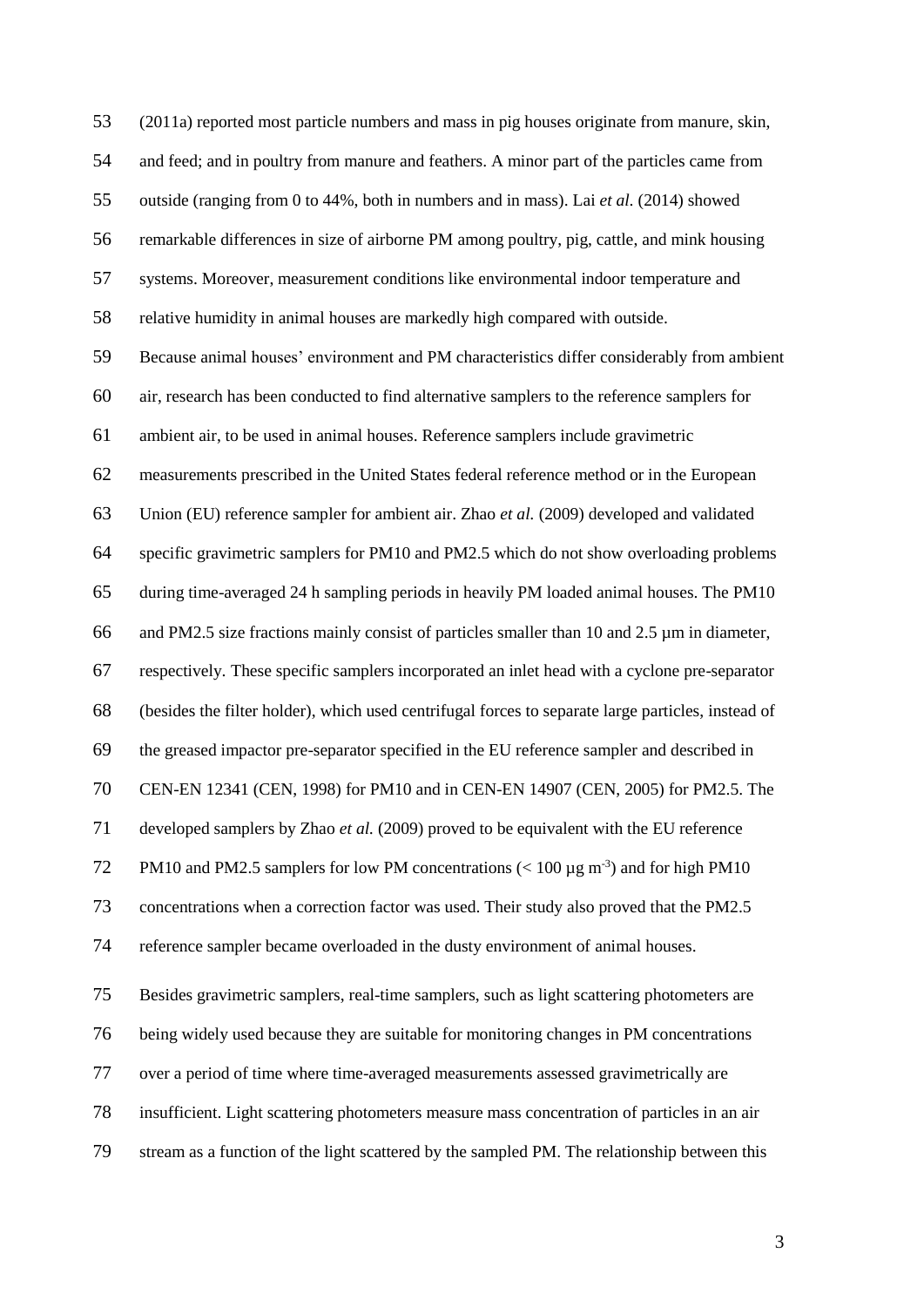light scattered and the PM mass concentration depends on the physics of the interaction between the light and the particle: particularly on the incident light, the geometry of the detecting optical system, and particle characteristics (refractive index, shape, density, and size) (Görner *et al.*, 1995; Vincent, 2007). The relationship between this light scattered and 84 the PM mass concentration is usually pre-set in the factory, using a standard type of dust with known physical properties (like coal dust or ISO 12103-1 A1 test dust, Arizona Road Dust). When a light scattering sampler is used to measure PM that differs from the manufacturer's factory calibration PM, substantial sampling bias may occur. Therefore, it is essential to either re-calibrate the instrument with the PM under study, or to adjust data with a specific 89 calibration factor, in order to obtain accurate absolute PM mass concentrations (Heal *et al.*, 2000; Kingham *et al.*, 2006). Although light scattering samplers have been used to quantify absolutely PM concentrations and emissions in animal houses (Costa and Guarino, 2009; Roumeliotis *et al.*, 2010; Roumeliotis and Van Heyst, 2007), further research is needed to validate light scattering samplers against gravimetric methods in animal houses to obtain accurate absolute values. Yanosky *et al.* (2002) reported that light scattering samplers should be validated using co- located, well characterized methods to determine the correction equation for bias reduction, and encouraged further investigation on other influencing factors such as changes in particle characteristics. In animal environments, this should be done by comparison with the equivalent gravimetric sampler which is more suitable for animal houses, because it is less vulnerable for overloading (Zhao *et al.*, 2009). Van Ransbeeck (2013) compared a specific light scattering system among other techniques for sampling PM10 in fattening pig's house and proved equivalence compared with EU reference sampler described in CEN-EN 12341 (CEN, 1998). Similar comparison tests and investigations are encouraged in other animal housing systems in comparison with the equivalent gravimetric sampler described in Zhao *et al.* (2009).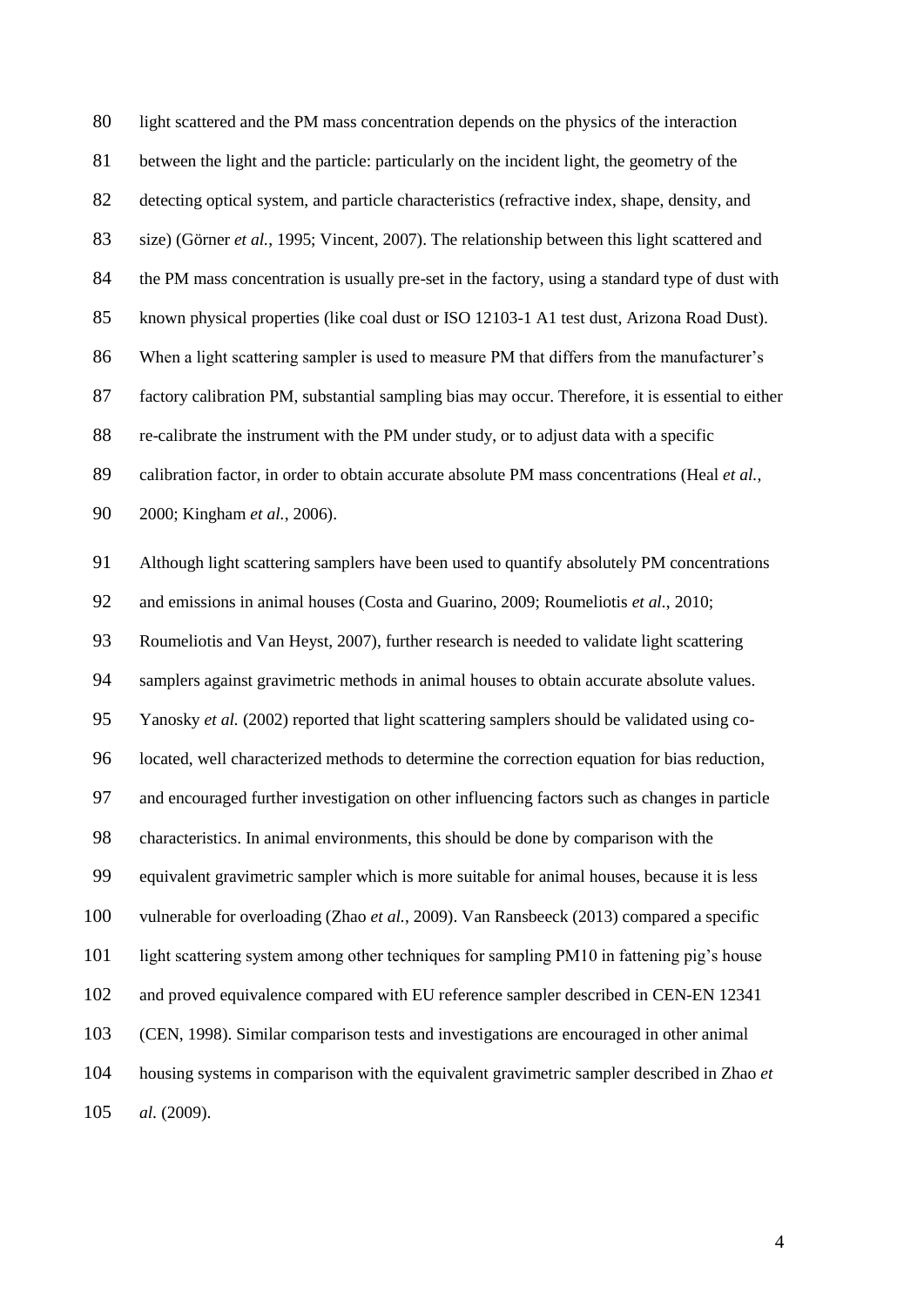Therefore, the objective of this study was to compare co-located real-time light scattering devices and the equivalent gravimetric sampler in poultry and pig houses for PM10 mass concentration and to develop animal-specific calibration factors for light scattering samplers. This study is part of a national field survey conducted in the Netherlands from 2008 to 2011 to obtain emissions of most relevant aerial pollutants in animal houses, including inhalable PM, PM10, PM2.5, ammonia, odor, methane and nitrous oxide. A total of 36 animal houses, covering 13 types of housings (for poultry, pigs, dairy cattle, and minks) were surveyed. An overview of the project, sampling methods and emission factors for PM is described in Winkel *et al.* (2014). Data from PM10 concentration measured using light-scattering devices and gravimetric samplers collected during this survey in poultry and pig houses is presented and analyzed in our study. These results will contribute to evaluate the comparability of different sampling instruments for PM10 concentrations.

# **2. Materials and Methods**

#### **2.1. Light scattering sampler**

 Mass concentrations of PM10 using the light scattering principle were determined with DustTraks (DustTrak aerosol monitor, model 8520, TSI, Inc., Shoreview, Minn., U.S.). DustTrak is a portable, hand-held device which uses a 90-degree light scattering to measure mass concentration of particles in an air stream that passes through an impactor at an airflow 124 rate of 1.7 L min<sup>-1</sup>. The PM10 inlets were used in this study. The PM10 fraction is defined as the sampling cut-off diameter of particle separators that the mass of total suspended particles have to pass, for a separation or sampling efficiency of 50%. This varies with the type of sampler and sampling efficiency. DustTraks were cleaned and zero-calibrated before each measurement. Recorded one-minute values were summarized into 24 h averages to compare with gravimetric samplers. DustTraks were factory calibrated using standard ISO 12103-1 Arizona Road Dust.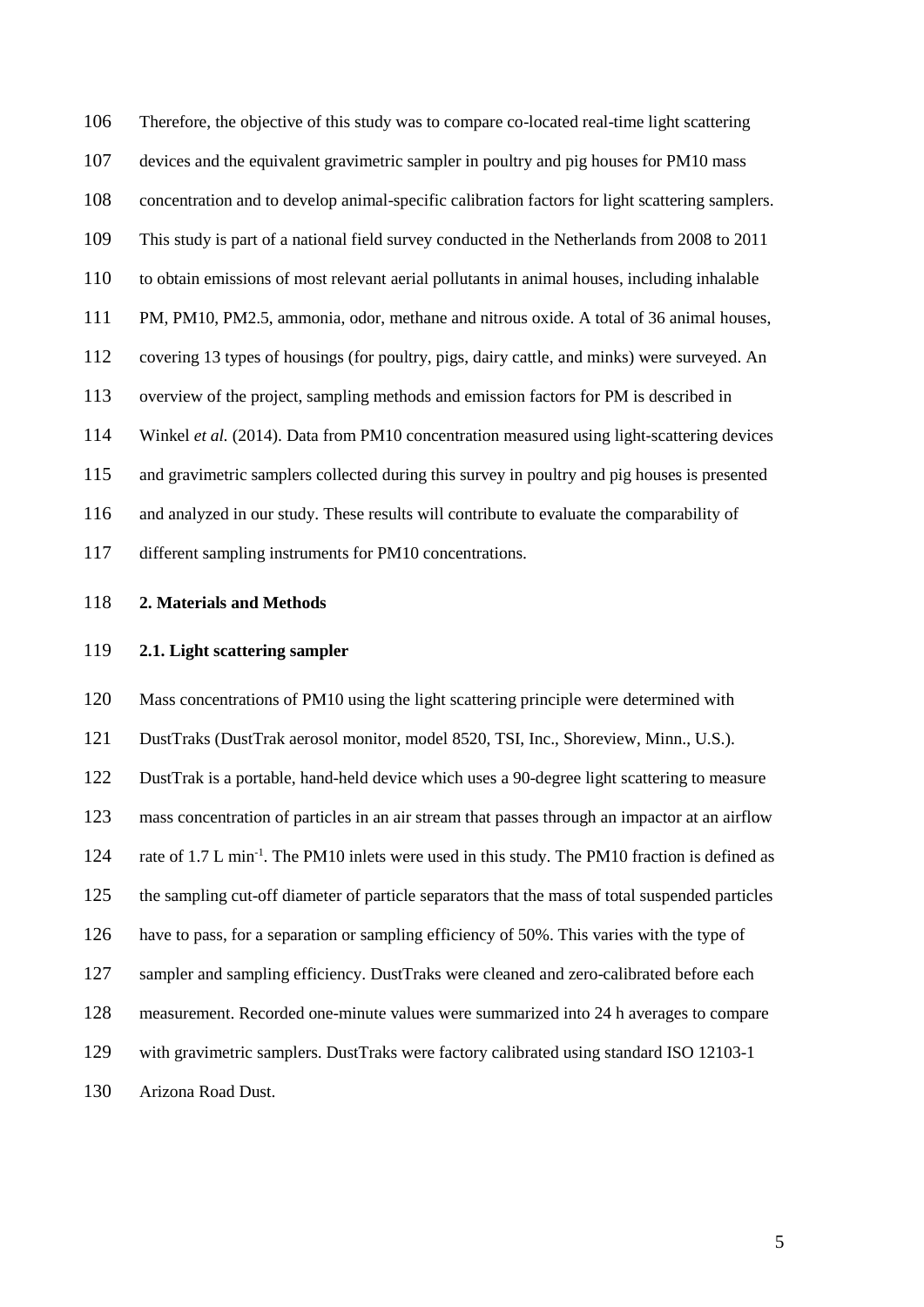The detection range of DustTraks was from 0.001 to 100 mg  $m<sup>3</sup>$  for particles from 0.1 to 10 132  $\mu$ m in diameter, with a resolution of  $\pm 0.1\%$  of reading or  $\pm 0.001$  mg m<sup>-3</sup>, whichever is greater (TSI, 2002).

# **2.2. Gravimetric sampler**

Concentrations of PM10 were measured simultaneously and gravimetrically with two cyclone

samplers (URG Corp., Chapel Hill, N.C., U.S.) for PM10 following CEN-EN 12341 (CEN,

1998). Samplers included the EU reference inlet in combination with a cyclone pre-separator.

A detailed description of samplers can be found in Zhao *et al.* (2009). After pre-separation

inside the cyclone, PM samples were collected on glass fibre filters (47 mm diameter, type

GF-3, Macherey-Nagel, Duren, Germany). Sampled air was drawn into the sampler at an

141 airflow rate of 16.7 L min<sup>-1</sup> using stationary pumps (Charlie HV, Ravebo Supply B.V.,

Brielle, the Netherlands). The pumps were able to keep a constant airflow using a temperature

sensor at the same position as the inlet of the cyclone PM collector. The volume of air passing

through the cyclones was measured by a gas meter within the pump and corrected for the

temperature measured at the sampling point.

146 Unloaded filters were stabilized for 48 h under standard conditions  $(20^{\circ}C \pm 1^{\circ}C$  temperature

and 50%±5% relative humidity). Each filter was then weighed four times using a precise

balance (AT261 DeltaRange, Mettler, Greifensee, Switzerland; resolution: 10 µg), following

CEN-EN 14907 (CEN, 2005). The average value was calculated as the filter weight. For the

loaded filters, the same weighing procedure was adopted. The weight difference between

loaded and unloaded filters equaled the amount of collected PM. The PM concentrations were

calculated as the mass of collected PM divided by the volume of air drawn through the filter.

Average of duplicate cyclone measurements was used for calculations.

# **2.3. Sampling sites**

Sampling was conducted in 32 animal houses in the Netherlands: 16 houses for poultry

including broilers, broiler breeders, layers in floor and in aviary systems, and turkeys; and 16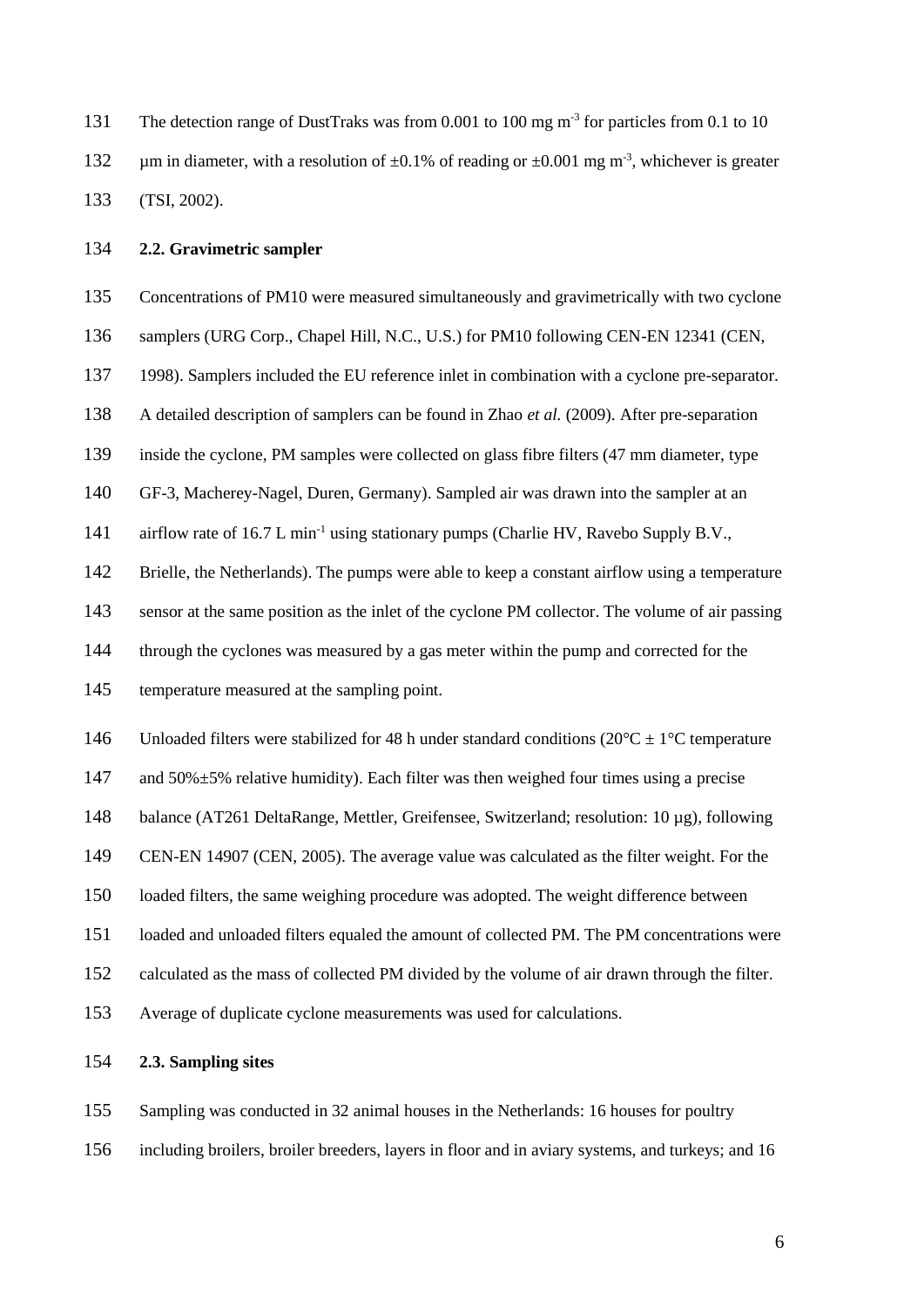157 houses for pigs, including piglets, growing-finishing pigs in traditional and low emission

- 158 housing with dry and liquid feed, and sows in individual and group housing. [Table 1](#page-7-0) describes
- 159 the sampling sites. Co-located sampling instruments (one DustTrak and two cyclone
- 160 samplers) in each animal house were positioned with the inlets of both instruments at a
- 161 horizontal distance of 0.5 m from the border of the exhaust opening and at a vertical distance
- 162 of 0.10 m underneath the exhaust opening (in buildings with room ventilators); and in front of
- 163 the ventilators at a horizontal distance of approximately 2–3 m (air velocity  $\langle 2 \text{ m s}^{-1} \rangle$ ;
- 164 allowing non-isokinetic PM sampling) (in buildings with tunnel ventilation). Sampling
- 165 duration was 24 h (from noon to noon). During measurements, environmental indoor
- 166 temperature and relative humidity were registered. More details of sampling sites, position,
- 167 and measurement methods are described in Winkel *et al.* (2014).
- 168 Table 1. Description of sampling sites and number of samples.

<span id="page-7-0"></span>

| Animal<br>species | Housing system                  |                     | Number<br>of houses | Number<br>$\sigma$ f<br>samples | Ventilation<br>system | Number of<br>animals per house |
|-------------------|---------------------------------|---------------------|---------------------|---------------------------------|-----------------------|--------------------------------|
| Poultry           | <b>Broilers</b>                 | Litter floor        | 4                   | 13                              | Tunnel                | 19,000-52,000                  |
|                   | <b>Broiler</b> breeders         | Litter and slatted  | 2                   | 8                               | Tunnel                | 8,121-10,253                   |
|                   |                                 | floor               |                     |                                 |                       |                                |
|                   | Laying hens -                   | Litter and slatted  | 4                   | 14                              | Tunnel or             | 4,300-17,500                   |
|                   | floor                           | floor               |                     |                                 | roof (2 houses        |                                |
|                   |                                 |                     |                     |                                 | each)                 |                                |
|                   | Laying hens -                   | Litter and aviaries | $\overline{4}$      | 13                              | Tunnel                | 10,900-36,900                  |
|                   | aviary                          |                     |                     |                                 |                       |                                |
|                   | Turkeys                         | Litter floor        | 2                   | 7                               | Tunnel                | 4,500-5,000                    |
| Pigs              | Piglets                         | Fully or partially  | 4                   | 17                              | Ceiling fans          | 75-130                         |
|                   |                                 | slatted floor (2)   |                     |                                 |                       |                                |
|                   |                                 | houses each)        |                     |                                 |                       |                                |
|                   | Growing-                        | Partially slatted   | $\overline{4}$      | 13                              | Ceiling fans          | 55-120                         |
|                   | finishing pigs -<br>traditional | floor               |                     |                                 |                       |                                |
|                   | Growing-                        | Partially slatted   | $\overline{c}$      | 9                               | Ceiling fans          | 132-144                        |
|                   | finishing pigs -                | floor, pit with     |                     |                                 |                       |                                |
|                   | low emission.                   | slanted walls and   |                     |                                 |                       |                                |
|                   | dry feed                        | sewage pipe         |                     |                                 |                       |                                |
|                   | Growing-                        | Partially slatted   | $\overline{2}$      | 9                               | Ceiling fans          | 144-156                        |
|                   | finishing pigs -                | floor, pit with     |                     |                                 |                       |                                |
|                   | low emission.                   | slanted walls and   |                     |                                 |                       |                                |
|                   | liquid feed                     | sewage pipe         |                     |                                 |                       |                                |
|                   | Dry and pregnant                | Confined            | $\overline{c}$      | 10                              | Ceiling fans          | 32-135                         |
|                   | sows - individual               | gestation stalls    |                     |                                 |                       |                                |
|                   | housing                         | (solid and slatted  |                     |                                 |                       |                                |
|                   |                                 | floor)              |                     |                                 |                       |                                |
|                   | Dry and pregnant                | Free access to      | 2                   | 6                               | Ceiling fans          | 39-44                          |
|                   | sows - group                    | gestation stalls    |                     |                                 |                       |                                |
|                   | housing                         | (solid and slatted  |                     |                                 |                       |                                |
|                   |                                 | floor)              |                     |                                 |                       |                                |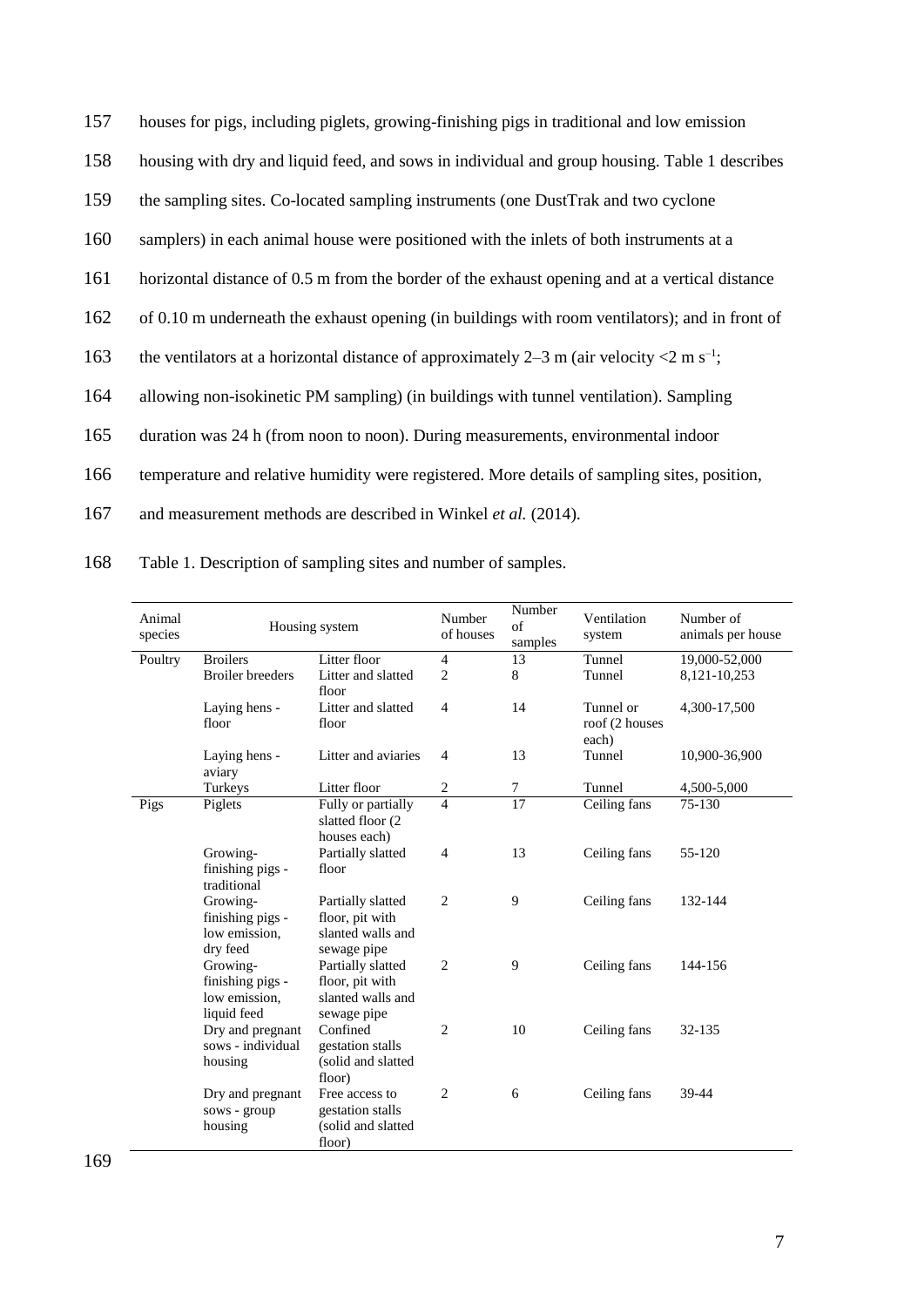#### **2.4. Data analyses**

 A total of 119 pairs of 24 h measurements (55 for poultry and 64 for pigs) were recorded and analyzed using linear regression analysis. Linear regression was conducted separately for each animal species (poultry and pigs). In all cases, the PM10 concentration measured during 24 h using cyclone samplers was used as independent variable, whereas the PM10 concentration measured using the DustTrak was used as the dependent variable following equation 1.

176 
$$
y = \beta_1 x + \beta_0
$$
 Equation 1

177 where:  $\beta_1$  is the slope and  $\beta_0$  is the intercept. A significance level of 0.05 was used for all

statistical tests. According to Cheng (2008), regression intercepts significantly different from

zero were considered to indicate systematic bias of PM concentrations between samplers.

Regression slopes significantly different from one were considered to indicate proportional

181 bias of PM concentrations between samplers. The coefficient of determination  $(R^2)$  was used

to describe the correlation of measured PM concentrations between samplers. Data were

analyzed using SAS Software (SAS, 2001).

 We also analyzed absolute and relative deviations associated with these samplers. The absolute deviation between the DustTrak and cyclone sampler was calculated for poultry and

pig dataset following equation 2, as the difference between both samplers. The relative

deviation between the DustTrak and cyclone sampler was calculated for poultry and pig

dataset following equation 3. This deviation was multiplied by 100, to express it in

percentage, varying from -100% to 100%. Besides these deviations, random deviations

independent from systematic and proportional bias were calculated as the difference between

the reference cyclone PM10 concentration and the modeled PM10 concentration calculated

from applying each regression equation to poultry and pig data separately following equation

4. Random deviations were calculated independent from the fact that reference samplers

could also attribute by their own random deviations to this term.

 *Absolute deviation Cyclone PM*10 *concentrat ion DustTrak PM*10 *concentrat ion* Equation 2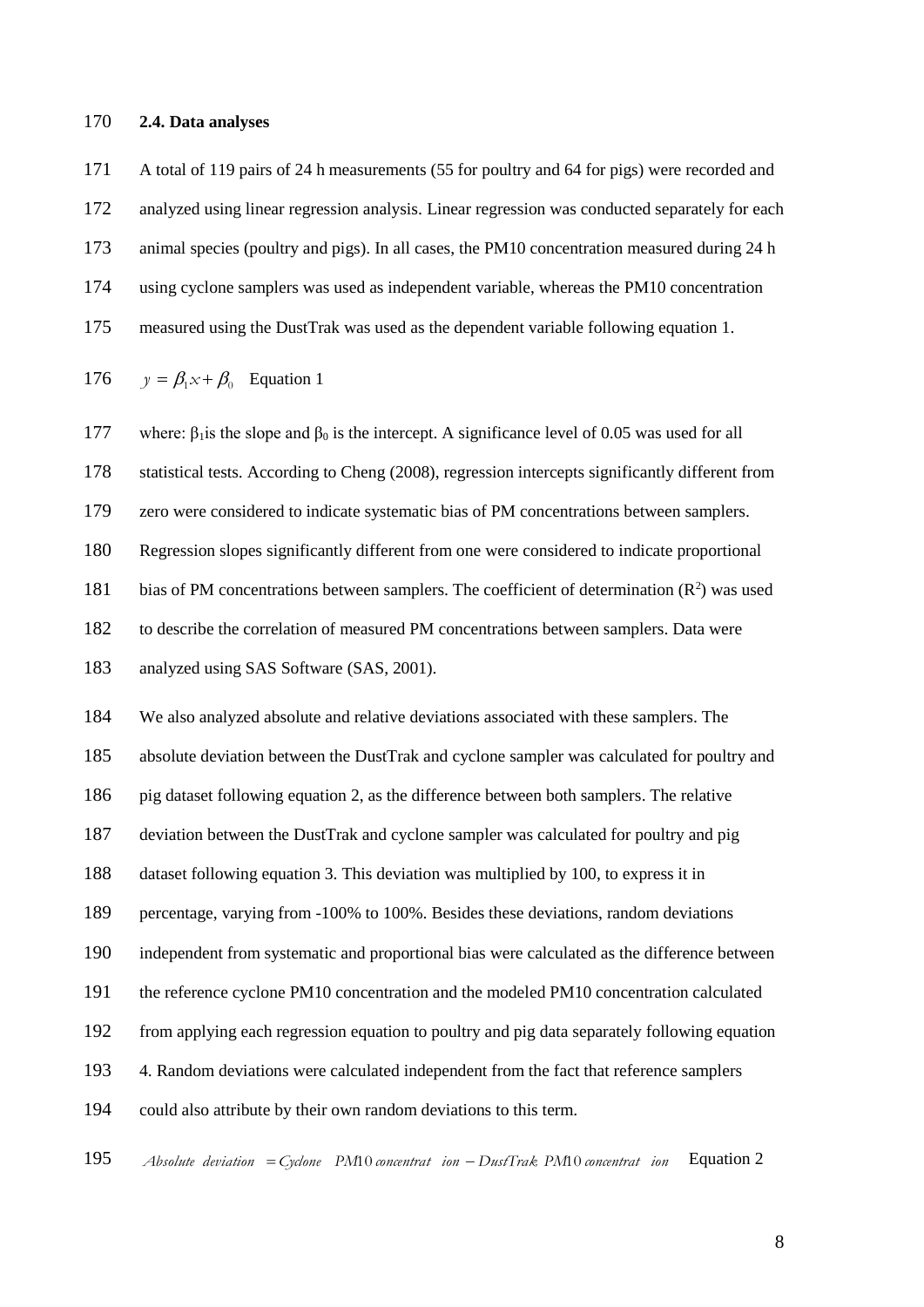196 Re *lative deviation* (%) = 
$$
\left(\frac{Absolute\ deviation}{Cycle\ P M 10\ concentra t\ ion}\right) \times 100
$$
   
Equation 3

*Random deviation= DusTrak observed PM10 concentration – Modeled DustTrak PM10 concentration* 197

198 Equation 4

199 **3. Results**

# 200 **3.1. Environmental conditions and PM10 concentrations**

- 201 During measurements, PM10 concentrations inside animal houses, measured with cyclone
- 202 samplers, were higher in poultry than in pig houses. In poultry houses, indoor PM10
- 203 concentrations ranged from 0.47 to 8.45 mg  $m<sup>-3</sup>$  (average 2.52 mg m<sup>-3</sup>); whereas in pig
- 204 houses, indoor PM10 concentrations ranged from 0.18 to 1.88 mg  $m<sup>-3</sup>$  (average 0.76 mg m<sup>-3</sup>).
- 205 Indoor temperature and relative humidity in the animal houses during the measurements are
- 206 shown in [Table 2.](#page-9-0) Further details of environmental conditions during sampling (indoor
- 207 inhalable and PM2.5 concentration, outdoor temperature and relative humidity and ventilation
- 208 rates) can be found in Winkel *et al.* (2014).
- <span id="page-9-0"></span>209 Table 2. Average indoor temperature (°C) and relative humidity (%) and range in brackets,
- 210 during measurements.

| Animal species and housing system                     | Temperature         | Relative humidity |
|-------------------------------------------------------|---------------------|-------------------|
| <b>Broilers</b>                                       | $22.8(18.0-29.1)$   | 69.5 (55.7-86.4)  |
| <b>Broiler</b> breeders                               | $21.7(20.2 - 22.3)$ | $72.8(65.1-90.3)$ |
| Laying hens - floor                                   | $19.9(16.2 - 24.0)$ | $67.4(58.0-74.4)$ |
| Laying hens - aviary                                  | $21.5(19.2-25.6)$   | $62.5(51.4-92.9)$ |
| Turkeys                                               | $21.6(20.1-23.6)$   | 68.4 (65.3-73.4)  |
| Piglets                                               | 26.4 (24.4-29.4)    | 54.6 (41.2-69.1)  |
| Growing-finishing pigs - traditional                  | 24.8 (20.1-28.0)    | 56.5 (41.0-73.8). |
| Growing-finishing pigs - low emission, dry<br>feed    | 25.2 (23.2-27.9)    | 54.8 (44.0-78.0)  |
| Growing-finishing pigs - low emission, liquid<br>feed | $24.9(22.3-26.1)$   | 55.6 (45.1-69.3)  |
| Dry and pregnant sows - individual housing            | $21.2(18.1 - 24.0)$ | 59.8 (43.3-74.3)  |
| Dry and pregnant sows - group housing                 | 22.0 (19.4-24.8)    | $67.9(56.5-84.0)$ |

211

212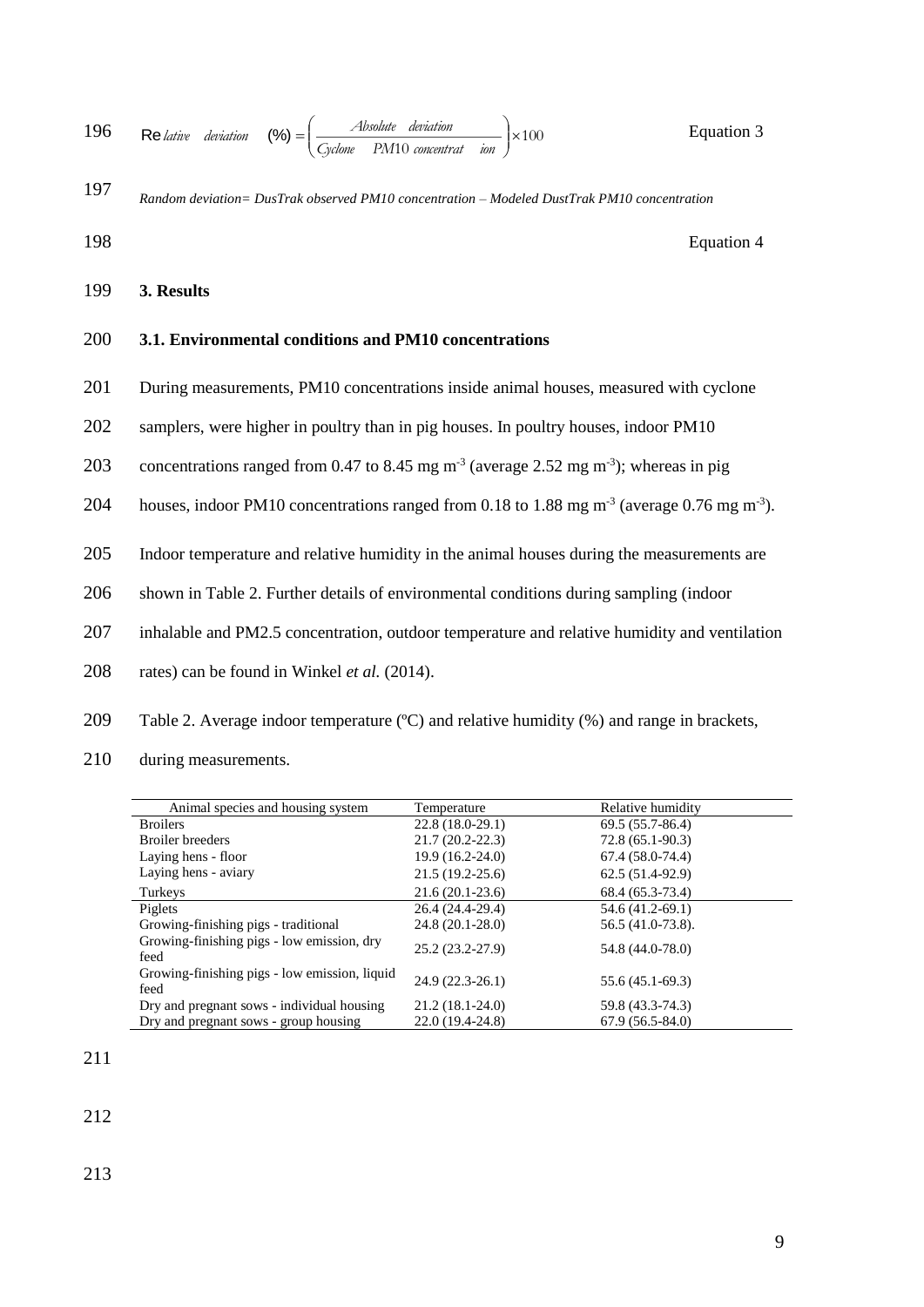#### **3.2. Comparison between samplers**

The linear response of DustTrak to PM10 concentrations measured with cyclone samplers

- showed a clear proportional and systematic bias which varied slightly among animal species.
- In poultry, cyclone and DustTrak data fitted well to a linear regression line (P<0.0001), with a
- regression coefficient equal to 0.41 (P=0.008; test for difference from 1), an intercept of 0.16
- 219 mg m<sup>-3</sup> (P<0.0001; test for difference from 0) and a correlation coefficient of 0.91 (excluding
- turkeys) [\(Figure 1\)](#page-11-0). Results in turkeys showed a different trend, with a regression coefficient
- 221 equal to 1.1 (P=0.49), an intercept of 0.06 mg  $m^3$  (P<0.0001) and a correlation coefficient of
- 0.98.
- In pigs, cyclone and DustTrak data also fitted well to a linear regression line (P<0.0001), with
- 224 a regression coefficient equal to 0.61 (p=0.07), an intercept of 0.05 mg m<sup>-3</sup> (P<0.0001) and a
- correlation coefficient of 0.84 (Figure 2).



Cayers, floor (n=14) ■ Layers, aviary (n=13)  $\blacktriangle$  Broilers (n=13)  $\times$ Turkeys (n=7) O Broiler breeders (n=8)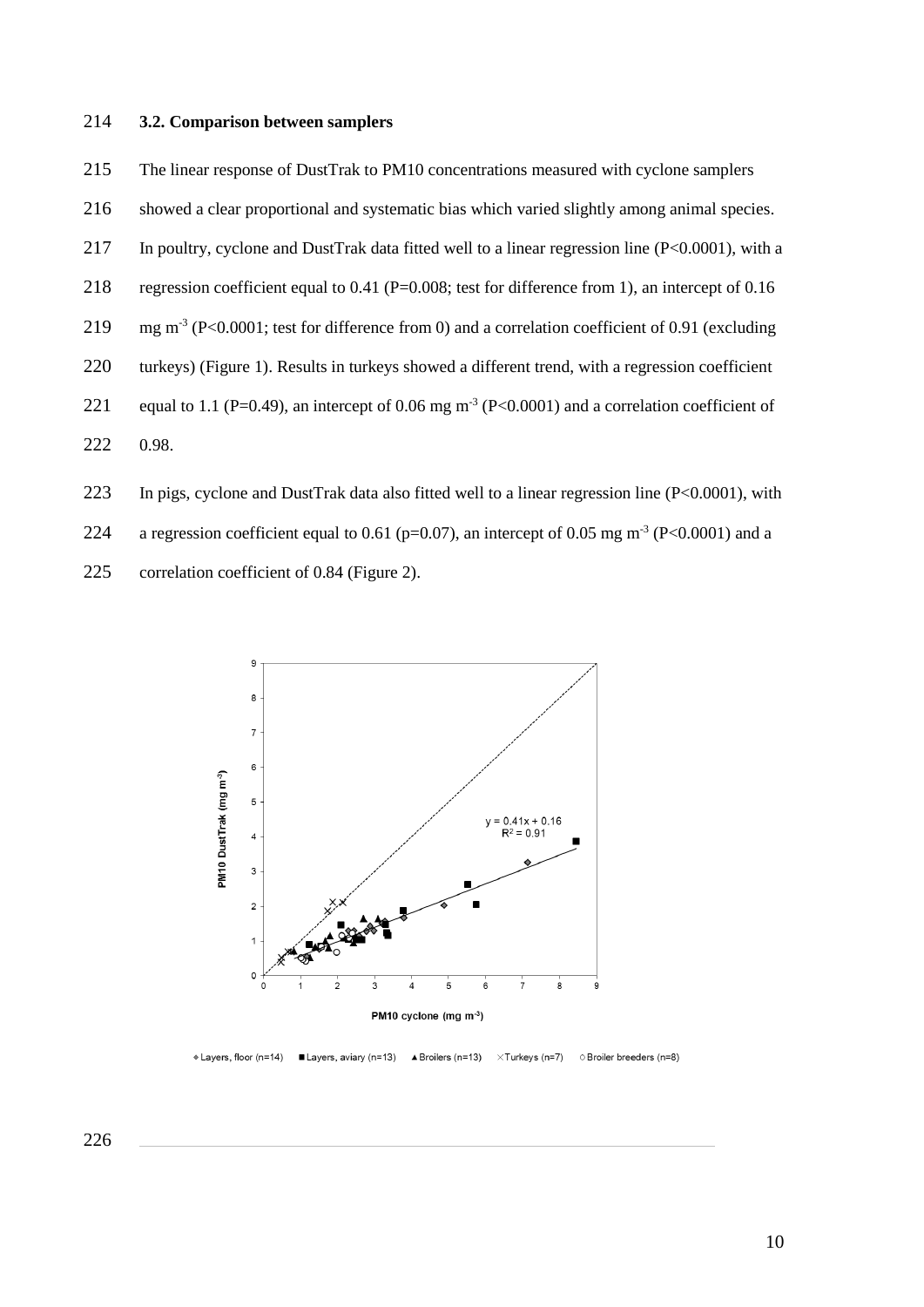- <span id="page-11-0"></span>Figure 1. Relationship between light scattering DustTrak and cyclone sampler for PM10
- 228 concentrations in poultry houses. The dashed line represents  $y=x$ .



- Figure 2. Relationship between light scattering DustTrak and cyclone sampler for PM10
- concentrations in pig houses. The dashed line represents y=x.

# **3.3. Deviations between samplers**

- [Figure 3](#page-12-0) shows the distribution of absolute deviations within the whole data set (excluding
- 234 turkeys). Absolute deviations varied from  $-0.05$  to 4.57 mg m<sup>-3</sup> and increased linearly with
- 235 PM10 concentration. Average absolute deviation equaled  $0.75$  mg m<sup>-3</sup>.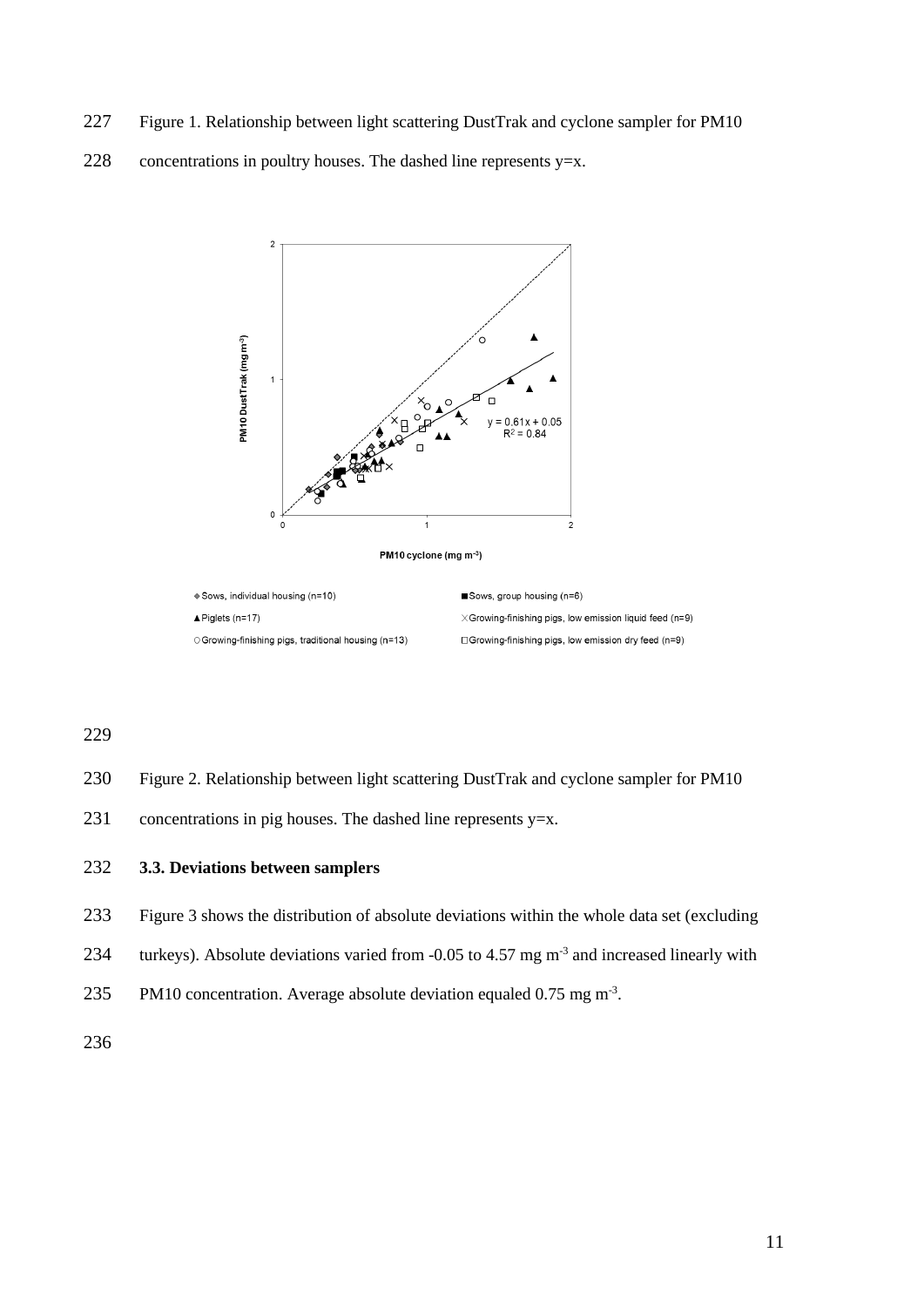

<span id="page-12-0"></span>238 Figure 3. Absolute deviation (mg m<sup>-3</sup>) between DustTrak and cyclone sampler for poultry and pig dataset (n= 112, excluding turkeys), as a function of PM10 concentrations measured with cyclone sampler.

 As regards relative deviations, [Figure 4](#page-13-0) shows the distribution of relative deviations for poultry and pig dataset (excluding turkeys). Relative deviation varied from -12 to 66%, being on average 39%. Relative deviation increased with PM10 concentration. The distribution of this deviation resembled a logarithmic curve. It showed a wide variation in the lowest 245 concentrations ranges (below 2 mg  $\mathrm{m}^3$ ) and was closer or exceeded the average relative 246 deviation of 39% over 2 mg m<sup>-3</sup>.

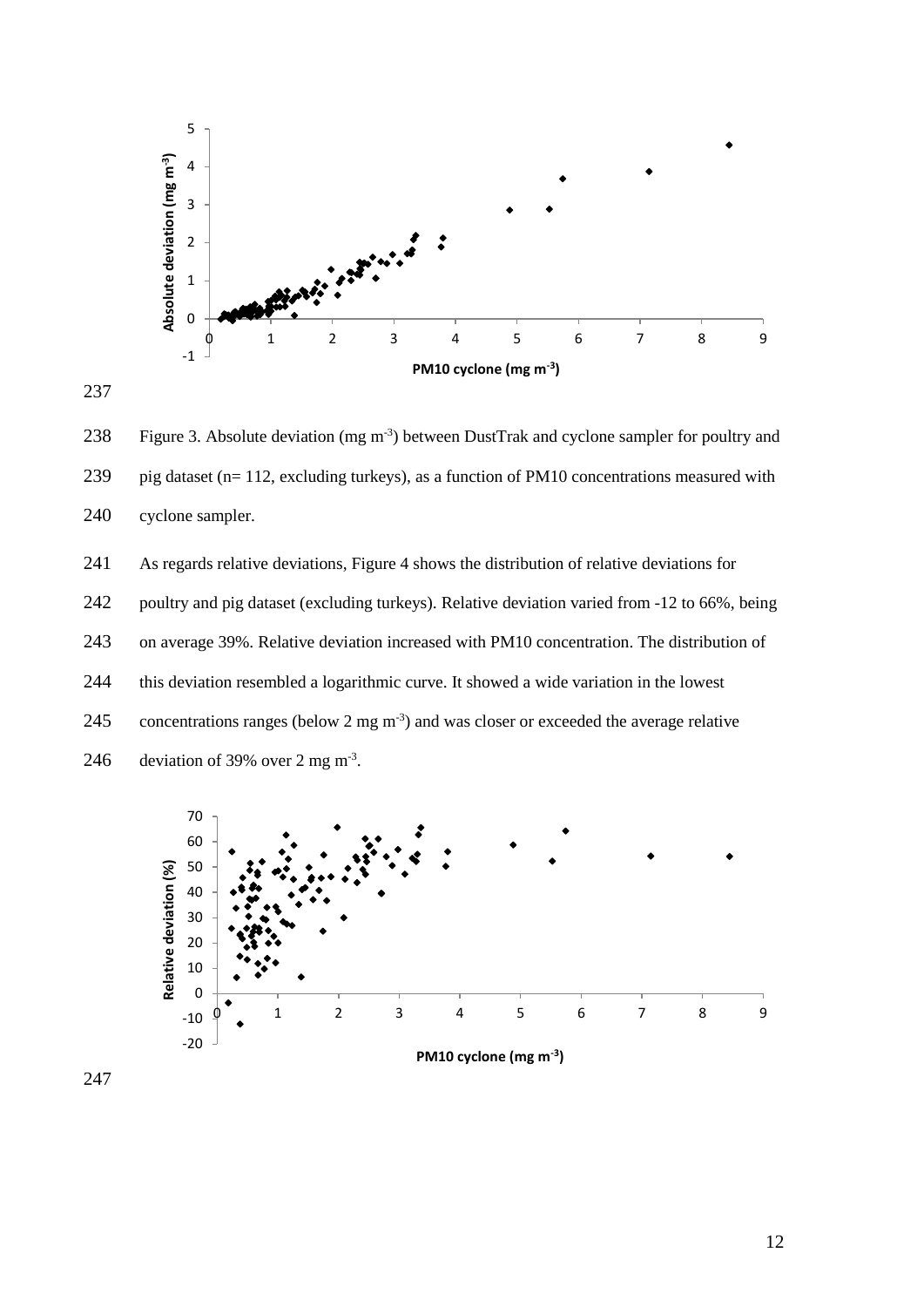<span id="page-13-0"></span>248 Figure 4. Relative deviation in percentage for poultry and pig dataset  $(n=112,$  excluding

249 turkeys) between DustTrak and cyclone sampler as a function of PM10 concentrations

250 measured with cyclone sampler.

- 251 Figure 5 shows the distribution of random deviations for poultry and pig dataset (excluding
- 252 turkeys) based on the modeled DustTrak concentrations. Random deviations varied from -

253 0.46 to 0.45 mg m<sup>-3</sup>, being on average 0.01 mg m<sup>-3</sup>. Most frequent values were found between

254 .  $-0.2$  and 0.2 mg m<sup>-3</sup>. Random deviations increased with PM10 concentration, especially above  $255$  1 mg m<sup>-3</sup>.



256

257 Figure 5. Random deviation for poultry and pig dataset between observed and modeled 258 DustTrak PM10 concentration as a function of PM10 concentrations measured with cyclone 259 sampler.

260 **Discussion**

261 In the present comparative study, light-scattering devices showed a linear response to PM

262 from different animal housing systems. Our results indicate that DustTraks systematically

- 263 underestimate PM10 concentrations in pig and poultry houses by a factor of *circa.* 2 as
- 264 determined by cyclone samplers. This underestimation is probably caused by different
- 265 particle's properties of animal PM as compared to standard ISO 12103-1 Arizona Road Dust
- 266 (for which DustTraks are factory calibrated). Heal *et al.* (2000) determined that differences in
- 267 particle size distribution, shape and reflectance properties from the factory pre-set calibration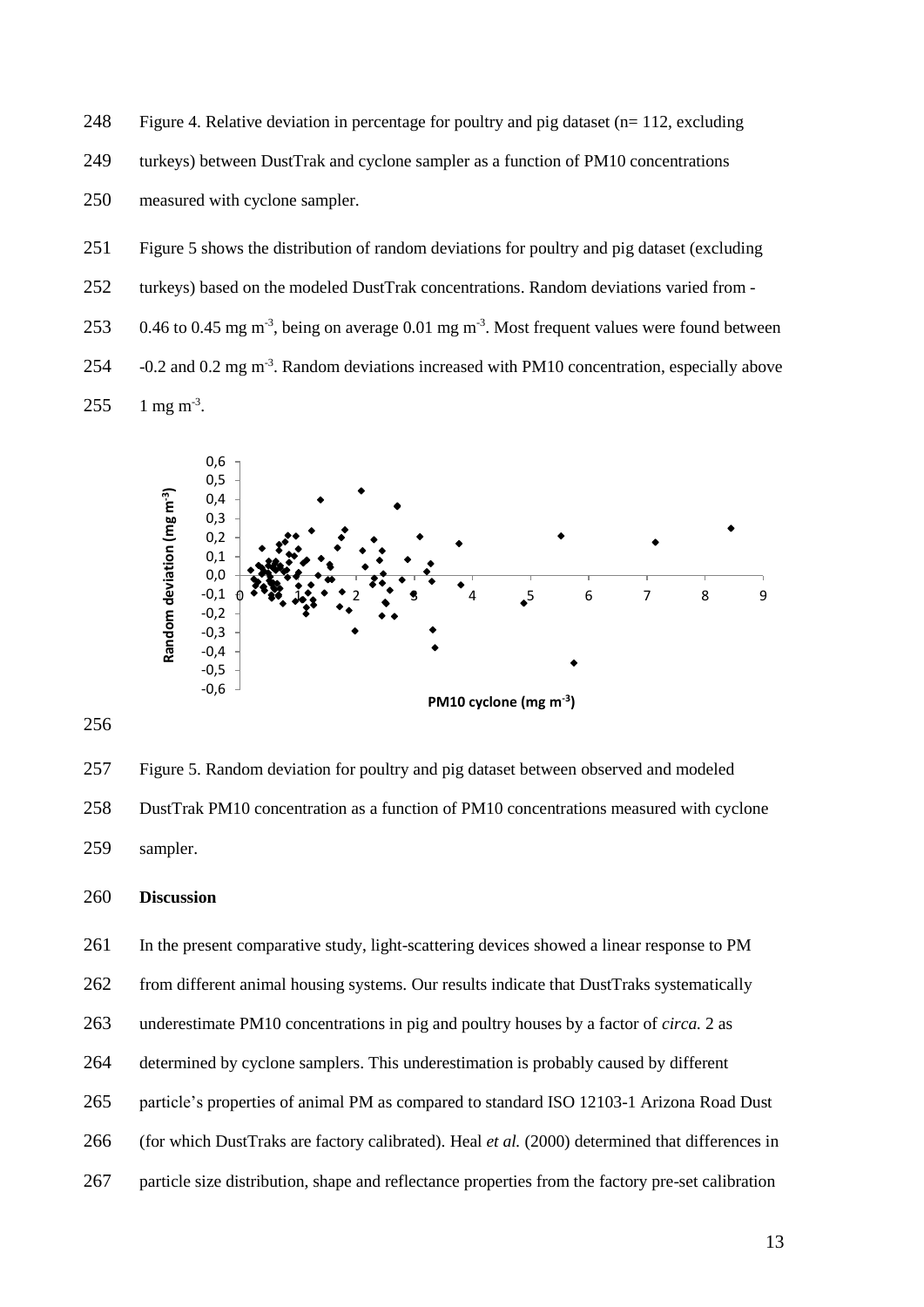and the sampled airborne PM can produce different scattering responses for identical masses of PM passing through the instrument. Light-scattering devices show high sensitivity and time resolution, but scattering per unit mass is a strong function of particle size and refractive index (Görner *et al.*, 1995). An explanation for this can be found in the measurement principle of light-scattering devices, which is based on light scattering by airborne particles inside an optical sensing volume. This depends on the Mie theory of light scattering and the built-in optical parameters of such light-scattering photometers (Görner *et al.*, 1995). Chung *et al.* (2001) reported that DustTraks are not calibrated to measure submicron particles, but are calibrated with particles larger than 1 micrometer. The DustTrak cannot detect 277 particles with sized diameter smaller than 0.1 µm, and the amount of light scattered by 278 particles with diameter smaller than  $0.25 \mu m$  is proportional to particle diameter raised to the 279 isixth power (Dp<sup>6</sup>). These effects can cause the DustTrak measurements to differ from gravimetric measurements of airborne particulate matter when the size distribution of the airborne particles differs significantly from the size distribution of the test aerosol (Chung *et al.*, 2001).

 As opposed to the other poultry categories, no evident underestimation was found for turkeys. Cambra-López *et al.* (2011a) reported that in turkey houses with ridge ventilation, PM could partially originate from ambient air (outside source), whereas manure and feathers are the most relevant sources of PM in broilers and hens, and manure and skin flakes the most relevant sources in pigs. Ambient PM differs from PM found inside animal houses both in morphology (smaller in size), chemical composition and size distribution (Cambra-López *et al.*, 2011b), which may explain why DustTraks and cyclone samplers are in good agreement for turkeys.

Conversely to our results, DustTraks tend to overestimate ambient PM concentrations

compared with gravimetric samplers by a factor of 1.4 to 3.0 (Cheng, 2008; Jenkins *et al.*,

2004). Cheng (2008) reported lower overestimations of DustTrak as particle size increased.

DustTrak provided a lower overestimation of PM10 compared with PM2.5 (Cheng, 2008).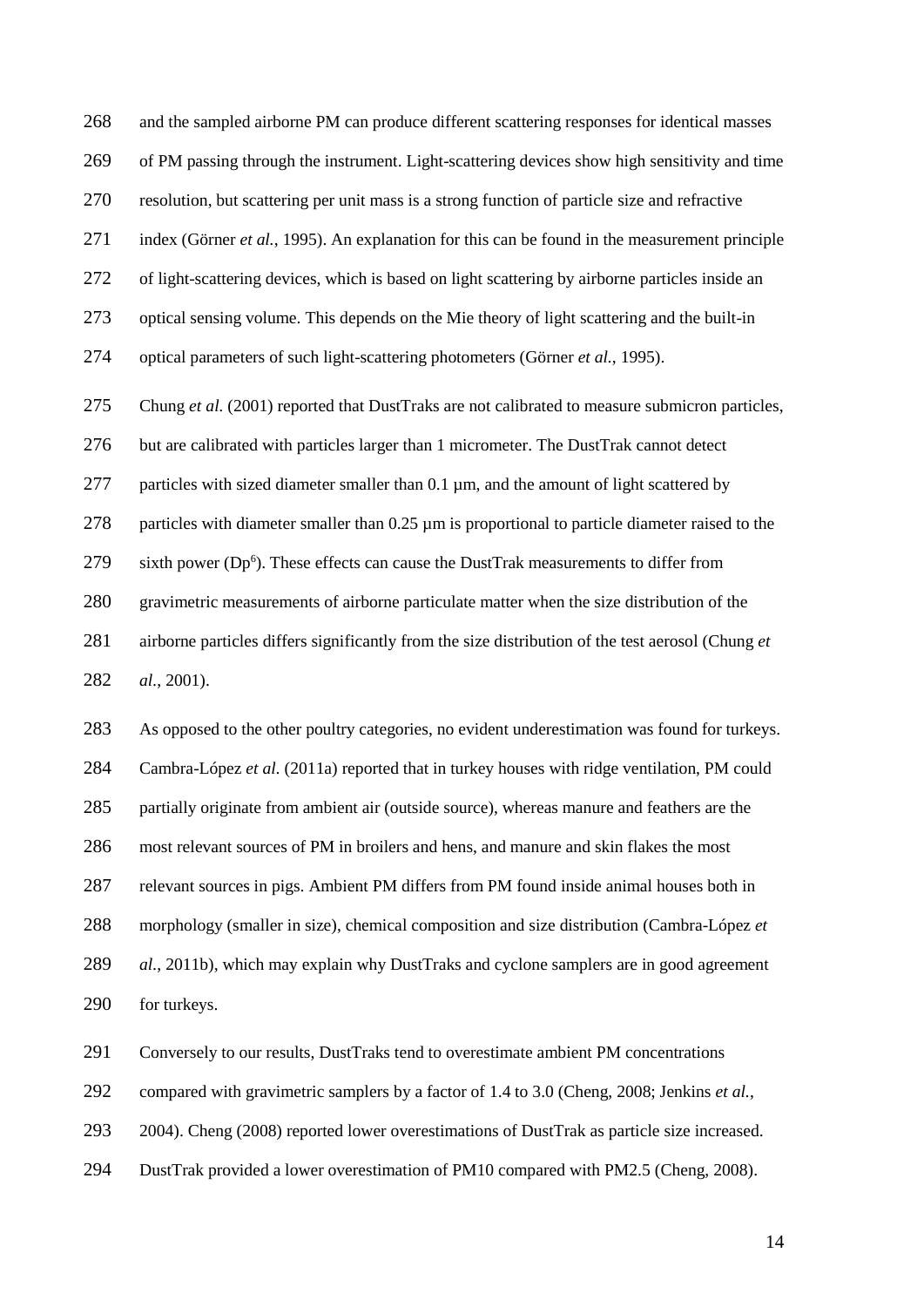295 Lehocky and Williams (1996) suggested that at or below 1.1 mg/m<sup>3</sup>, DustTraks provided higher values than gravimetric samplers, and this difference decreased as concentrations 297 exceeded 1.1 mg/m<sup>3</sup>, for coal dust. Differences in correlation or coefficient slopes might be attributable to lower concentration range and PM composition (Yanosky *et al.*, 2002). Liu *et al.* (2002) determined how PM sources related with cooking/frying activities within households influenced the response of instruments. They also observed different responses with high/low PM concentrations, concluding that their performance depends on the nature of PM emissions. Thorpe and Walsh (2002) reported differences between flour dust (higher variations in size) compared with pine or stone dust. These authors tested effects of dust concentrations, dust composition, particle size, air velocity, monitor orientation and monitor maintenance and cleaning. Contamination of the optics with dust often resulted in an increase in monitor's response which decreased after cleaning. Among other factors influencing DustTrak's response, Liu *et al.* (2002) identified that relative humidity played an important role in particle volume and its light scattering properties. Moreover, further research on how inherent particle properties and ambient relative humidity can influence light-scattering properties of PM10 in animal environments should be conducted. An increase in DustTraks response with PM10 concentration was observed in our study. Absolute, relative, and random deviations increased with concentration. According to Kingham *et al.* (2006), over-reading with DustTraks is probable, and these over-recording is usually higher with increasing PM10 concentrations. Van Ransbeeck (2013) reported increasing differences between real-time photometers and gravimetric sampler for PM10 316 concentrations (in the range between 0.02 to 2.29 mg  $m^{-3}$ ). Optical light scattering instruments are more sensitive at low concentrations. This is because it is easier to detect a change in a small light intensity than in an intensity which is already very bright (VINCENT, 2007). On the other hand, smaller particles usually scatter more light and so the response of DustTraks might increase with decreasing particle size (Visser *et al.*, 2006).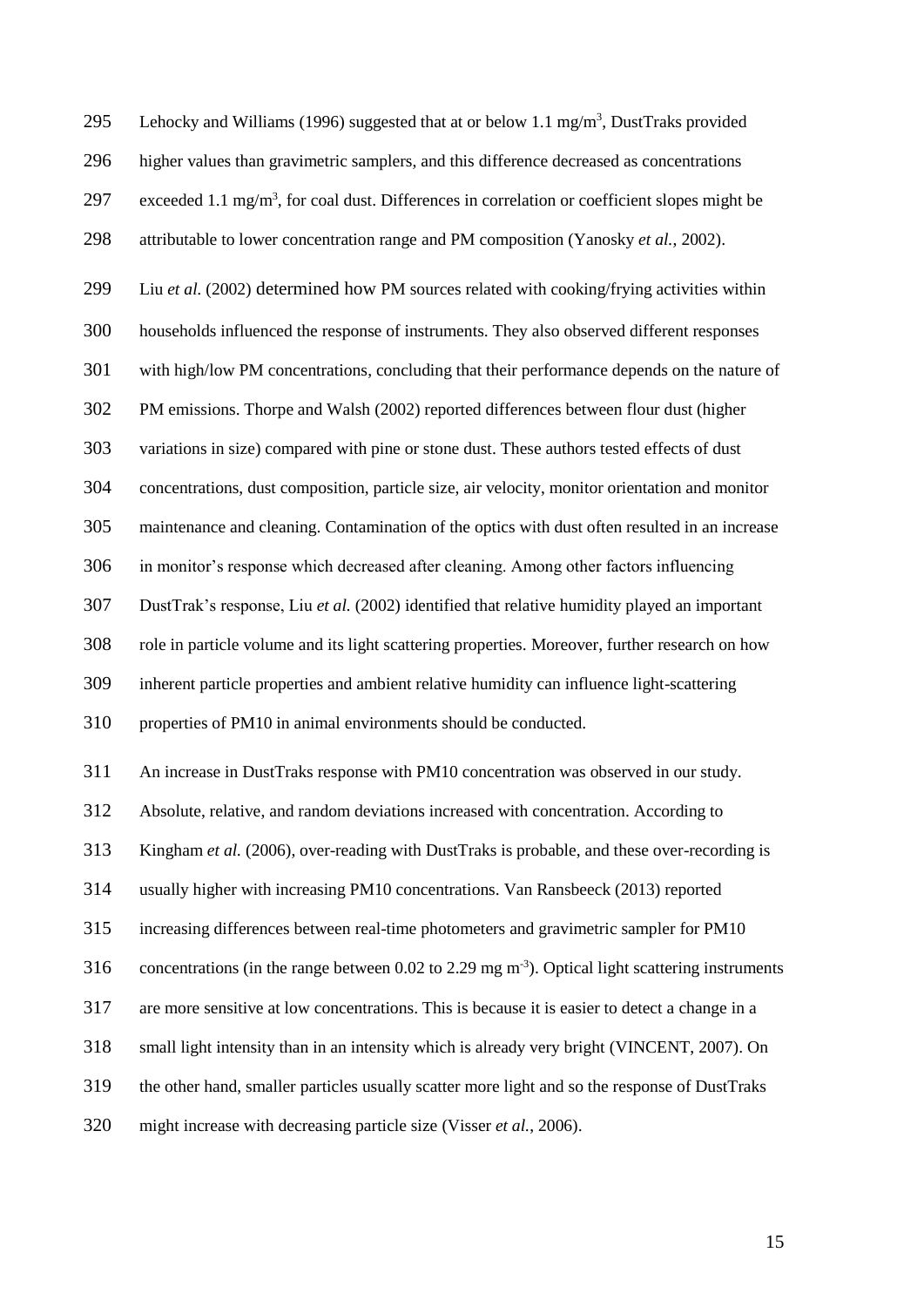321 The lack of adequately standardized monitoring devices for PM sampling has biased PM

- 322 quantification in animal houses. If true mass has to be measured using light-scattering
- 323 photometers, animal-specific calibration factors are necessary and measured PM
- 324 concentrations need to be corrected. Therefore, it is essential to firstly, calibrate these devices
- 325 to obtain reliable calibration factors, and secondly, to correct data by applying these
- 326 calibration factors. Jenkins *et al.* (2004) identified two calibration options: in the laboratory
- 327 with equivalent aerosol or on-field. On-field calibration was conducted in our study to obtain
- 328 linear regression calibration equations per animal species.
- 329 The DustTrak's manual, however, recommends using custom calibration factors to correct
- 330 real-time PM10 mass concentrations. Custom calibrations factors can be calculated by simply
- 331 dividing reference PM10 concentration measured with the cyclone sampler by the PM10
- 332 concentration measured with the DustTrak sampler following equation 5.

333 *Calibratio* 
$$
n
$$
 *factor* =  $\frac{Cyclone}{DustTrak} P M 10$  *concentrat ion*   
  $P M 10$  *concentrat ion*

 An example of custom calibration factors for DustTrak calculated following equation 5, for our dataset is presented in [Table 3.](#page-16-0) These values resulted in lower calibration factors for pigs compared with poultry, being on average equal to 2.1 for poultry and 1.5 in pigs [\(Table 3\)](#page-16-0). In turkeys, calibration factor equaled 1.0.

#### 338 Table 3. DustTrak calibration factors for each studied animal species and housing systems.

<span id="page-16-0"></span>

| Animal species and housing system                  | Calibration factor |
|----------------------------------------------------|--------------------|
| <b>Broilers</b>                                    | 1.9                |
| <b>Broiler</b> breeders                            | 2.2                |
| Laying hens - floor                                | 2.1                |
| Laying hens - aviary                               | 2.2                |
| Turkeys                                            | 1.0                |
| Average poultry (except for turkeys)               | 2.1                |
| Piglets                                            | 1.6                |
| Growing-finishing pigs - traditional               | 1.4                |
| Growing-finishing pigs - low emission, dry feed    | 1.6                |
| Growing-finishing pigs - low emission, liquid feed | 1.6                |
| Dry and pregnant sows - individual housing         | 1.3                |
| Dry and pregnant sows - group housing              | 1.3                |
| Average pigs                                       | 1.5                |
|                                                    |                    |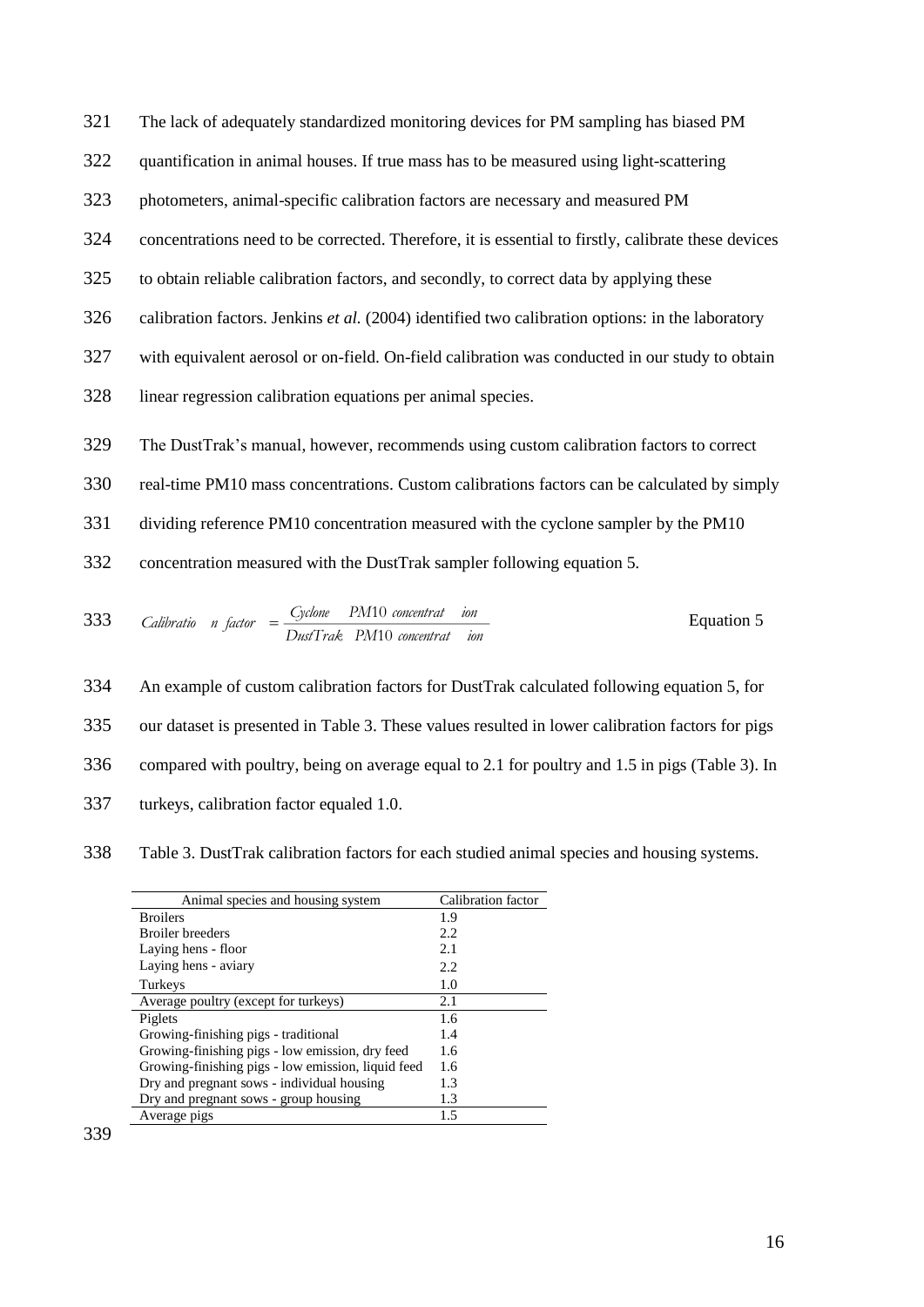| 340 | Figure 6 presents corrected real-time PM10 mass concentration using linear regression               |
|-----|-----------------------------------------------------------------------------------------------------|
| 341 | equations and custom calibration factors for our data set (excluding turkeys) (Figure 6). This      |
| 342 | figure shows that above 1 mg $\mathrm{m}^3$ , corrected PM10 concentration using custom calibration |
| 343 | factors was higher than using linear regression equation. This difference is attributable to the    |
| 344 | intercept (systematic bias) in regression equations, which pulled down the corrected values.        |
| 345 | Therefore, for correcting PM data form poultry and pig houses, we recommend linear                  |
| 346 | regression equations as animal-specific calibration factors for DustTraks instead of                |
| 347 | manufacturer calibration factors, especially in heavily dusty environments such as animal           |
| 348 | houses where PM10 concentrations above 1 mg $\text{m}^3$ are common.                                |



349

<span id="page-17-0"></span>350 Figure 6. Comparison between corrected DustTrak PM10 concentration using linear

351 regression modeling and custom calibration factors for poultry and pig dataset (n= 112,

352 excluding turkeys).

353 Standardized measuring protocols to measure PM levels in different size fractions need to be

354 developed and harmonization is needed. DustTraks are useful to measure relative PM, but not

- 355 absolute values (Park *et al.*, 2009). These instruments are suitable where only relative values
- 356 are required (Kuusisto, 1983). Direct-reading instruments are better adapted to time and space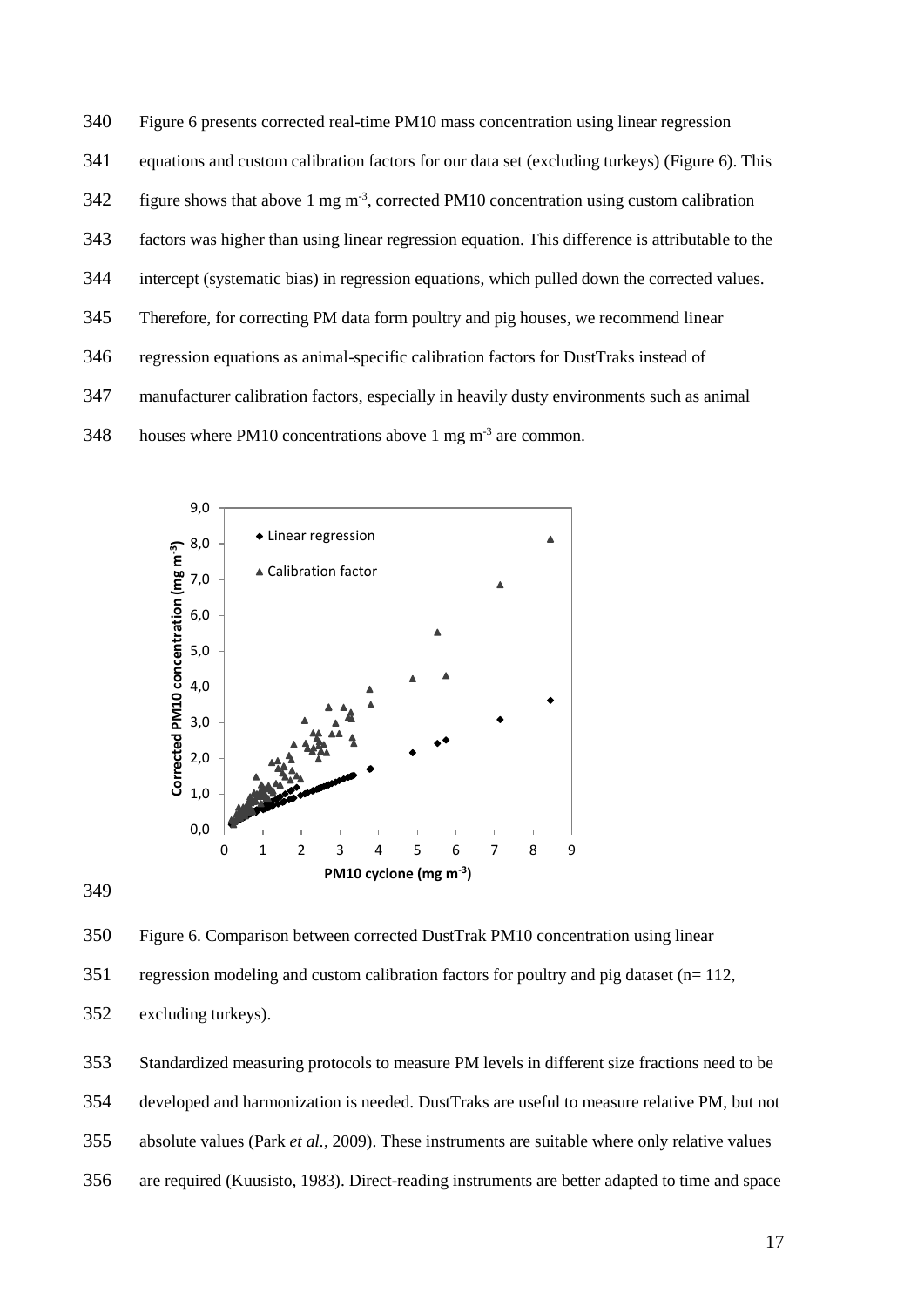monitoring than for exposure assessment. Therefore, they complement traditional gravimetric techniques rather than replace. Nevertheless, they are very suitable to evaluate PM control measures (Görner *et al.*, 1995).

 Moreover, they are easy to operate, portable, and provide a continuous output of instant time- resolved data at a relatively low cost. Consequently, the characteristics of real-time samplers result in advantages compared with gravimetric samplers; and although gravimetric samplers are recognized as the standard method and provide accurate time-averaged measurements independent from particle characteristics, they have some disadvantages compared to light scattering photometers, they require weighing filters on an analytical balance, and can only provide cumulative mass concentration results 24-48 h after conducting measurements on- field. These facets, in combination with reliable correction factors, could allow the DustTrak to be used in cost effective and low maintenance monitoring networks (Kingham *et al.*, 2006). The regression equations obtained per animal category can be used in the future to correct real-time PM10 mass concentrations measured using DustTraks. (to improve precision compared with gravimetric data). If DustTraks are to be used to verify exceedance of certain thresholds or in exposure assessment studies, especial care should be taken in interpreting results (Liu *et al.*, 2002).

**Conclusions**

 Paired DustTrak light scattering device (DustTrak aerosol monitor, TSI, U.S.) and PM10 gravimetric cyclone sampler were used for measuring PM10 mass concentrations during 24 h periods (from noon to noon) inside animal houses. Sampling was conducted in 32 animal houses in the Netherlands, including broilers, broiler breeders, layers in floor and in aviary system, turkeys, piglets, growing-finishing pigs in traditional and low emission housing with dry and liquid feed, and sows in individual and group housing. A total of 119 pairs of 24 h measurements (55 for poultry and 64 for pigs) were recorded and analyzed using linear regression analysis. The following conclusions can be drawn: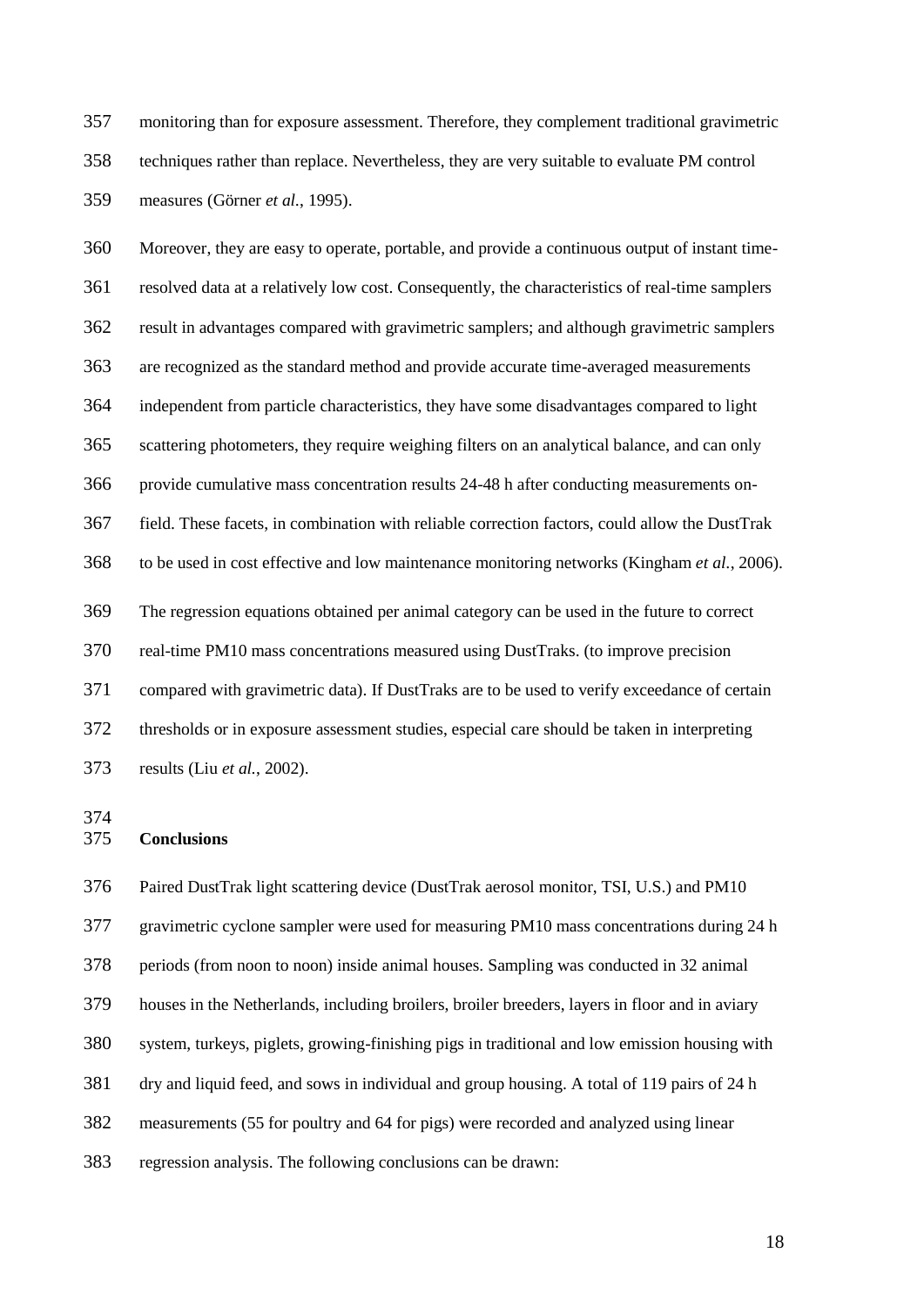| 384 |           | Measured PM10 concentrations using DustTraks were clearly underestimated                  |
|-----|-----------|-------------------------------------------------------------------------------------------|
| 385 |           | (approx. by a factor 2) in both poultry and pig housing systems compared with             |
| 386 |           | cyclone pre-separators. Absolute, relative, and random deviations increased with          |
| 387 |           | concentration.                                                                            |
| 388 |           | In poultry, cyclone and DustTrak data fitted well to a linear regression line             |
| 389 |           | $(P<0.0001)$ , with a regression coefficient equal to 0.41 (P=0.008; test for difference  |
| 390 |           | from 1), an intercept of 0.16 mg $m^{-3}$ (P<0.0001; test for difference from 0) and a    |
| 391 |           | correlation coefficient of 0.91 (excluding turkeys).                                      |
| 392 | $\bullet$ | In pigs, cyclone and DustTrak data also fitted well to a linear regression line           |
| 393 |           | $(P<0.0001)$ , with a regression coefficient equal to 0.61 (p=0.07), an intercept of 0.05 |
| 394 |           | mg m <sup>-3</sup> (P<0.0001) and a correlation coefficient of 0.84.                      |
| 395 | ٠         | DustTraks results should be interpreted carefully to quantify PM10 in animal houses,      |
| 396 |           | when appropriate calibration factors are not used. The regression equations obtained      |
| 397 |           | per animal category can be used in the future to correct real-time PM10 mass              |
| 398 |           | concentrations measured using DustTraks. We recommend linear regression                   |
| 399 |           | equations as animal-specific calibration factors for DustTraks instead of manufacturer    |
| 400 |           | calibration factors, especially in heavily dusty environments such as animal houses       |
| 401 |           | with PM10 concentrations exceeding 1 mg $m-3$ .                                           |
| 402 |           |                                                                                           |
| 403 |           | <b>Acknowledgements</b>                                                                   |

- The study was financed by the Dutch Ministry of Economic affairs, Agriculture and
- Innovation. Authors wish to thank the Campus de Excelencia Internacional of the Universitat
- Politècnica de València (Spain) for funding Dr. Cambra-López's postdoc contract.

# **References**

- Cambra-López, M., Hermosilla, T., Lai, H. T. L., Aarnink, A. J. A. and Ogink, N. W. M.
- 2011a. Particulate matter emitted from poultry and pig houses: source identification and
- quantification. Transactions of the ASABE 54(2), 629-642.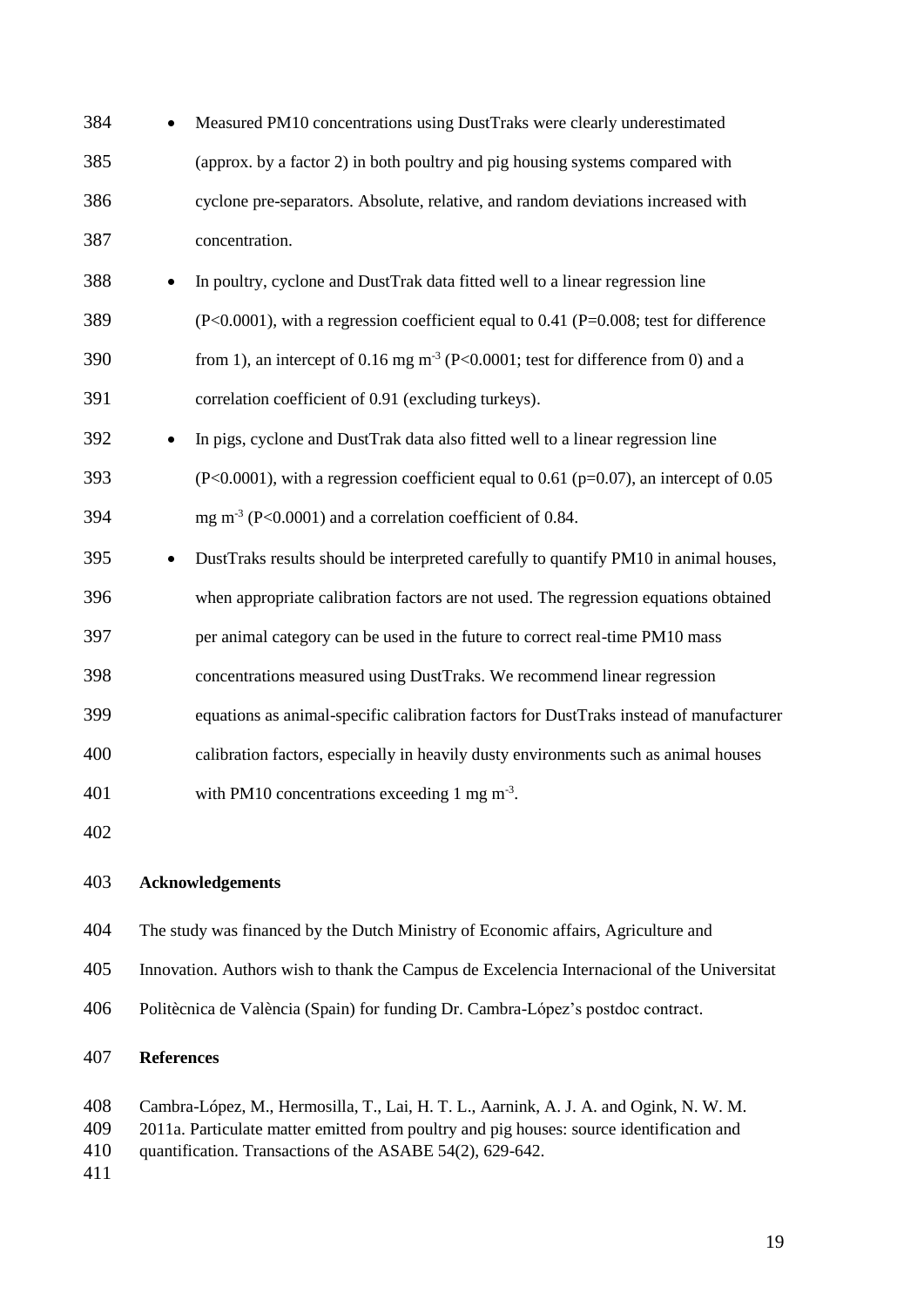- Cambra-López, M., Torres, A. G., Aarnink, A. J. A. and Ogink, N. W. M. 2011b. Source
- analysis of fine and coarse particulate matter from livestock houses. Atmospheric
- Environment 45, 694-707.

CEN. 1998. CEN-EN 12341: Air quality.Determination of the PM10 fraction of suspended

- particulate matter. Reference method and field test procedure to demonstrate reference
- equivalence of measurement methods. European Committee for Standardization. Brussels,
- Belgium.
- CEN. 2005. CEN-EN 14907: Ambient air quality.Standard gravimetric measurement method
- for the determination of the PM2.5 mass fraction of suspended particulate matter. European
- Committee for Standardization. Brussels, Belgium.
- Cheng, Y. H. 2008. Comparison of the TSI model 8520 and Grimm Series 1.108 portable
- aerosol instruments used to monitor particulate matter in an iron foundry. Journal of
- Occupational and Environmental Hygiene 5(3), 157-168.
- Chung, A., Chang, D. P. Y., Kleeman, M. J., Perry, K. D., Cahill, T. A., Dutcher, T. A.,
- McDougall, E. M. and Stroud, K. 2001. Comparison of real-time instruments used to monitor airborne particulate matter. Journal of the Air and Waste Management Association 51(1),
- 109-120.
- Costa, A. and Guarino, M. 2009. Definition of yearly emission factor of dust and greenhouse
- gases through continuous measurements in swine husbandry. Atmospheric Environment 43, 1548-1556.
- Görner, P., Bemer, D. and Fabriès, J. F. 1995. Photometer measurement of polydisperse aerosols. Journal of Aerosol Science 26(8), 1281-1302.
- Heal, M. R., Beverland, I. J., McCabe, M., Hepburn, W. and Agius, R. M. 2000.
- Intercomparison of five PM10 monitoring devices and the implications for exposure
- measurement in epidemiological research. Journal of Environmental Monitoring 2, 455-461.
- Jenkins, R. A., Ilgner, R. H., Tomkins, B. A. and Peters, D. W. 2004. Development and
- application of protocols for the determination of response of real-time particle monitors to
- common indoor aerosols. Journal of Air and Waste Management Association 54, 229-241.
- Kingham, S., Durand, M., Abekane, T., Harrison, J., Gaines, W. and Epton, M. 2006. Winter
- comparison of TEOM, MiniVol and DustTrak PM 10 monitors in a woodsmoke environment. Atmospheric Environment 40(2), 338-347.
- Kuusisto, P. 1983. Evaluation of the direct reading instruments for the measurement of aerosols. American Industrial and Hygiene Association Journal 44(11), 863-874.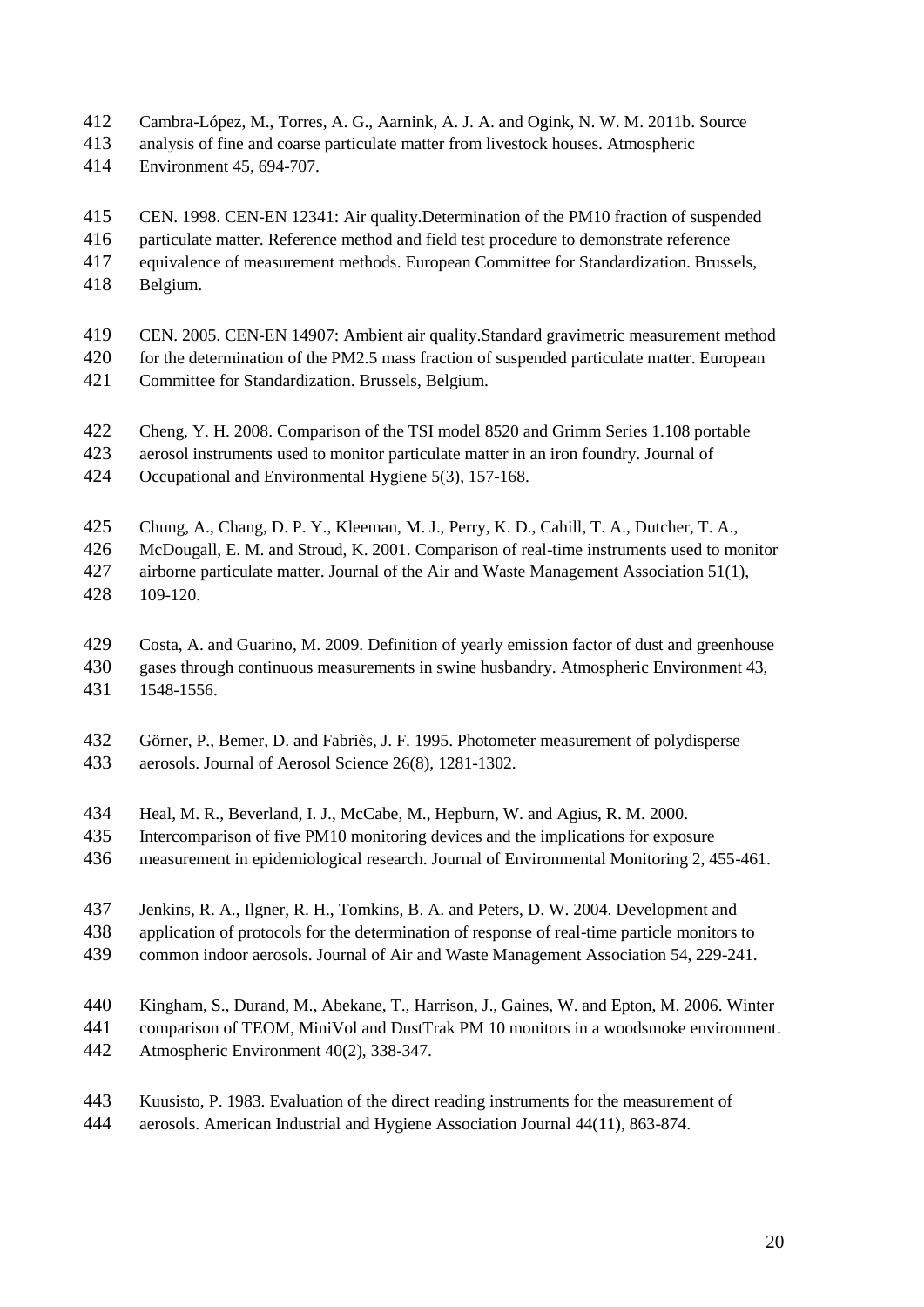- Lai, H. T. L., Aarnink, A. J. A., Cambra-López, M., Huynh, T. T. T., Parmentier, H. K. and
- Groot Koerkamp, P. W. G. 2014. Size distribution of airborne particles in animal houses.
- CIGR Journal, Accepted for publication. June 2014.
- Lehocky, A. H. and Williams, P. L. 1996. Comparison of respirable samplers to direct-
- reading real-time aerosol monitors for measuring coal dust. American Industrial Hygiene Association Journal 57, 1013-1018.
- Liu, L.-J., Slaughter, J. C. and Larson, T. V. 2002. Comparison of light scattering devices and
- impactors fro particulate measurements in indoor, outdoor, and personal environments.
- Environmental Science and Technology 36, 2977-2986.
- Park, J.-M., Rock, J. C., Wang, L., Seo, Y.-C., Bhatnagar, A. and Kim, S. 2009. Performance
- evaluation of six different aerosol samplers in a particulate matter generation chamber.
- Atmospheric Environment 43(2), 280-289.
- Roumeliotis, T. S., Dixon, B. J. and Van Heyst, B. J. 2010. Characterization of gaseous
- pollutant and particulate matter emission rates from a commercial broiler operation part I:
- Observed trends in emissions. Atmospheric Environment 44, 3770-3777.
- Roumeliotis, T. S. and Van Heyst, B. J. 2007. Size fractionated particulate matter emissions
- from a broiler house in Southern Ontario, Canada. Science of the Total Environment 383, 174-182.
- SAS. 2001. SAS User's Guide: Statistics. Cary NC. USA, SAS Institute Inc.
- Thorpe, A. and Walsh, P. T. 2002. Performance testing of three portable, direct-reading dust monitors. Annals of Occupational Hygiene 46(2), 197-207.
- 466 TSI. 2002. Exposure Monitoring. DustTrak<sup>TM</sup> Aerosol Monitor. TSI Incorporated, P/N
- 2980077 Rev. C*.* www.tsi.com. Accessed 7th May, 2008.
- Van Ransbeeck, N., Van Weyenberg, S., Van Langenhove, H. and Demeyer, P. 2013. Indoor concentration measurements of particulate matter at a pig fattening facility: Comparison and equivalence tests with different sampling instruments and measuring techniques. Biosystems
- Engineering 115(4), 453-462.
- Vincent, J. H. 2007. Aerosol Sampling. Science, Standards, Instrumentation and Applications.
- Chapter 20. Direct-reading aerosol sampling instruments, John Wiley & Sons, West Sussex,
- England, pp. 489-513.
- Visser, M. C., Fairchild, B., Czarick, M., Lacy, M., Worley, J., Thompson, S., Kastner, J.,
- Ritz, C. and Naeher, L. P. 2006. Fine particle measurements inside and outside tunnel-
- ventilated broiler houses. Journal of Applied Poultry Research 15(3), 394-405.